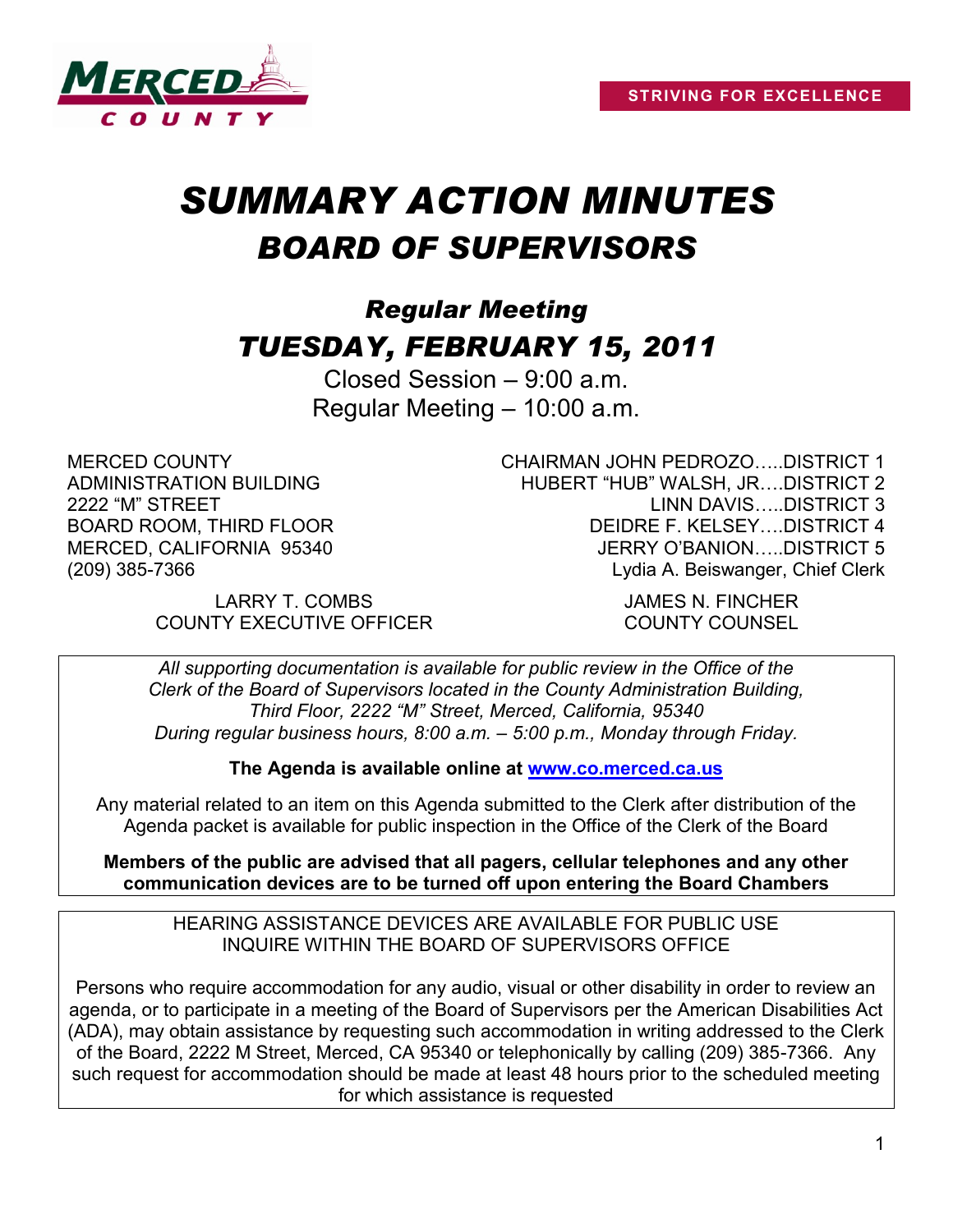The Agenda is divided into three sections:

**CONSENT CALENDAR** – These matters include routine financial and administrative actions and are approved by a single majority vote.

**SCHEDULED ITEMS** – These items are noticed hearings, work sessions and public hearings.

**REGULAR CALENDAR** – These items include significant policy and administration actions. Immediately after approval of the CONSENT CALENDAR, if the time of the hearing of SCHEDULED ITEMS has not arrived, the REGULAR CALENDAR will be considered.

#### *SCHEDULED ITEMS*

#### 9:00 A. M. **THE PUBLIC IS INVITED TO SPEAK ON ANY ITEM ON THE AGENDA-TESTIMONY IS LIMITED TO FIVE MINUTES PER PERSON**

**CLOSED SESSION - CONFERENCE WITH REAL PROPERTY NEGOTIATOR:** It is the intention of the Board to meet in Closed Session concerning a Conference with Real Property Negotiator(s) Mark Hendrickson, Director-Commerce, Aviation and Economic Development pursuant to Government Code Section 54956.8 as follows: Castle Properties- Buildings 1248, 1509 and 1529

**CLOSED SESSION - CONFERENCE WITH LEGAL COUNSEL - INITIATION OF LITIGATION:** It is the intention of the Board to meet in Closed Session to consider Initiation of Litigation pursuant to Government Code Section 54956.9(c): Two Cases

**CLOSED SESSION - CONFERENCE WITH LEGAL COUNSEL - EXISTING LITIGATION:** It is the intention of the Board to meet in Closed Session concerning Existing Litigation pursuant to Government Code Section 54956.9(a): (1) Somach, Simmons & Dunn v. County of Merced, Merced Superior Court case no: CV000529; (2) Crane-McNab, LLC, et al. v. County of Merced, United States Eastern District Court Case No.: 1:08-cv-1218 and (3) Personnel Grievance

**CLOSED SESSION: CONFERENCE WITH LEGAL COUNSEL - SIGNIFICANT EXPOSURE TO LITIGATION:** It is the intention of the Board to meet in Closed Session to consider Conference with Significant Exposure to Litigation pursuant to Government Code Section 54956(b): One Case *REVIEW BOARD ORDER – SEE PAGE 12*

#### **GOVERNMENT CODE SECTION 54950 COMPLIANCE (LATE AGENDA ITEMS)**

10:00 A. M. **PLEDGE OF ALLEGIANCE**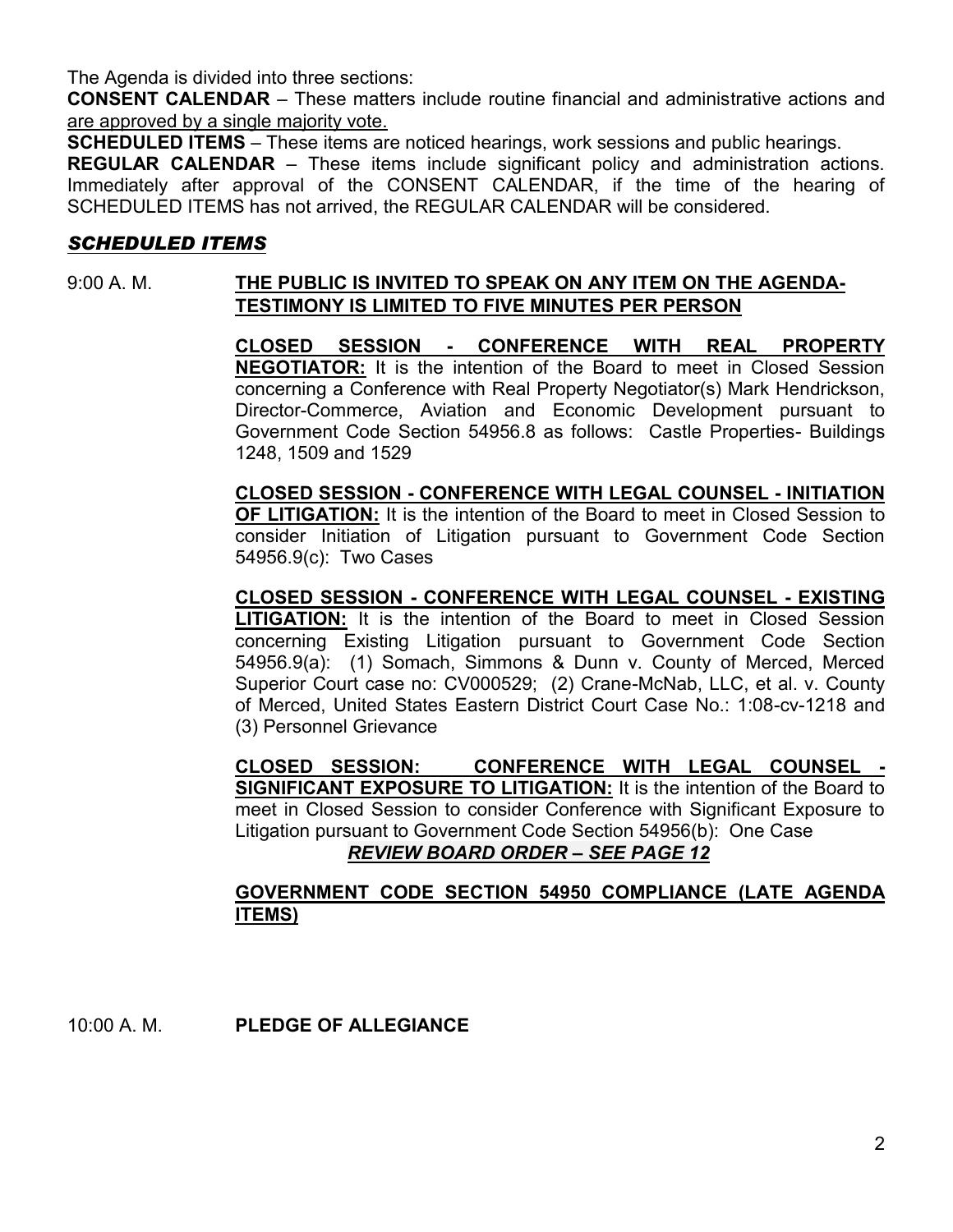10:00 A. M. **PUBLIC OPPORTUNITY TO SPEAK ON ANY MATTER OF PUBLIC INTEREST WITHIN THE BOARD'S JURISDICTION INCLUDING ITEMS ON THE BOARD'S AGENDA, EXCEPT FOR THOSE ITEMS SPECIFICALLY SCHEDULED AS PUBLIC HEARINGS** (Testimony limited to five minutes per person)

#### *REVIEW BOARD ORDER – SEE PAGE 12*

10:00 A. M. **APPROVAL OF CONSENT AGENDA CALENDAR** (Items #1 - 27) **APPROVED AS RECOMMENDED AYES: ALL**

#### **PLANNING - PUBLIC HEARING**

#### **(Action Continued from September 28, 2010)**

To consider Lakeview Properties Major Subdivision Application No. MAS04- 014 - Ed Grossman, Applicant - Application proposes to subdivide a 58 acre parcel into 35 single family residential lots, an 8 acre remainder parcel, a 4 acre ecological preserve and a 9 acre passive recreational area located at the northeast corner of Merced Falls Road and La Grange Road in Snelling.

**RECOMMENDATION:** Consider two primary alternative motions depending on the Board's desire to include the off-site walking route from the Snelling-Merced Falls Elementary School to La Grange Road as part of the project.

a) Pursuant to Government Code Section 66001(b), the Board finds an offsite walking route from the Snelling-Merced Falls Elementary School to La Grange Road should be required, that it meets the nexus/proportionality requirement under Government Code section 66001(a), and therefore the Board of Supervisors:

- i) Directs Staff, in accordance with and pursuant to CEQA Section 21092.1 and CEQA Guidelines section 15073.5(b), to prepare and re-circulate a revised CEQA document to reflect a substantial revision to Major Subdivision Application No. MAS04-014 "Lakeview Properties" due to the addition of an off-site walking route from Snelling School to La Grange Road; and,
- ii) Returns Major Subdivision Application No. MAS04-014 "Lakeview Properties" to the Planning Commission with direction to consider the addition of an off-site walking route from Snelling-Merced Falls Elementary School to La Grange Road, following completion, recirculation, and public review of a revised CEQA document.

#### **[OR if the Board also requires a ditch line fence:]**

- ii) Returns Major Subdivision Application No. MAS04-014 "Lakeview Properties" to the Planning Commission with direction to consider:
	- a) A new condition to install a ditch line fence, and
	- b) The addition of an off-site walking route from Snelling-Merced Falls Elementary School to La Grange Road, following completion, recirculation, and public review of a revised CEQA document.

#### **OR**

(b) The Board finds an off-site walking route from Snelling-Merced Falls Elementary School to La Grange Road is neither required nor justified, and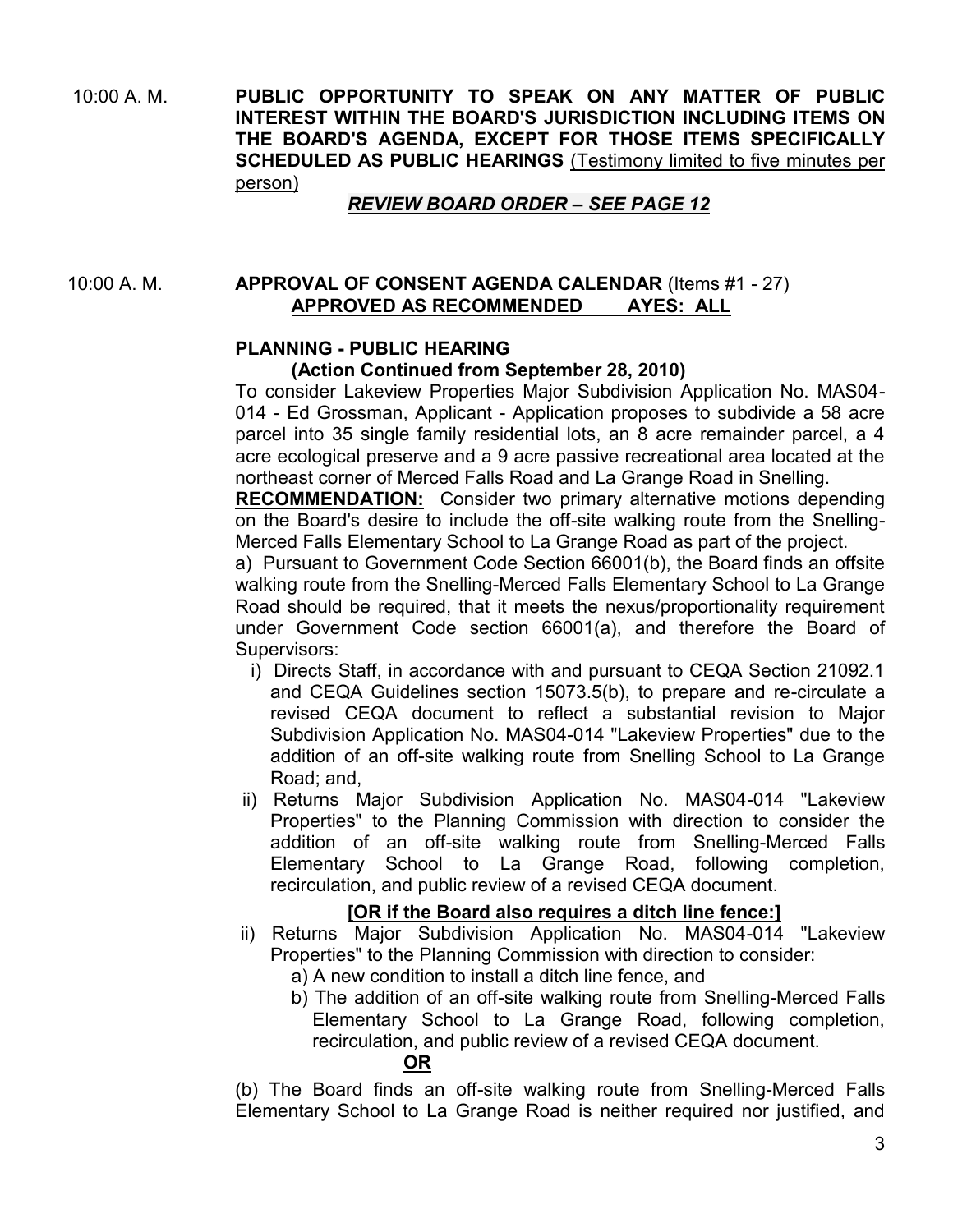therefore the Board of Supervisors approves Major Subdivision Application No. MAS04-014 "Lakeview Properties" based upon the 9 Project Findings, and subject to the previous 5 Conditions of Approval and 14 Mitigation Measures presented in the Supplemental Staff Report, dated February 15, 2011.

# **[OR if the Board also requires a ditch line fence:]**

The Board finds an off-site walking route from Snelling-Merced Falls Elementary School to La Grange Road is neither required nor justified, and therefore the Board of Supervisors approves Major Subdivision Application No. MAS04-014 "Lakeview Properties" based upon the 9 Project Findings, and subject to the previous 5 Conditions of Approval and 14 Mitigation Measures presented in the Supplemental Staff Report, dated February 15, 2011 and subject to 1 New Condition of Approval

# *REVIEW BOARD ORDER – SEE PAGES 13 THROUGH 17*

# **REPORTS/BOARD DIRECTION**

County Executive Officer, County Counsel, Board of Supervisors Members

# *CONSENT CALENDAR (Items #1 - 27)* **APPROVED AS RECOMMENDED AYES: ALL**

#### Public Works

- 1. Approve and authorize Chairman to sign Amendment to Contract No. 2010245 with Carter Construction for Snelling Courthouse Wall Repair.
- 2. Approve and authorize Chairman to sign Amendment to Contract No. 2010103 with The Source Group for additional site investigation and pilot testing activities at the Gustine Corporation Yard.
- 3. Approve Budget Transfer in the amount of \$11,750 for updates to the Tracket GIS Software system and provision of training on the new upgrades. (4/5 Vote Required)

#### Planning

4. Approve and authorize Chairman to sign Amendment to Contract No. 2006072 with Mintier Harnish Planning Consultants to add additional tasks for the Merced County General Plan Update and to extend the term of the contract.

#### Ag. Commissioner

5. Approve and authorize Chairman to sign Renewal Contract No. 2004201 with the California Dept. of Food and Agriculture for Exotic Insect Pest Detection Inspections and adopt Resolution.

#### **ADOPTED RESOLUTION NO. 2011-19**

#### Fire

6. Approve Budget Transfers in the amount of \$98,000 and \$166,230 to reconcile expenditures and appropriations to the State Homeland Security Grant Program for FY 07 and FY 08, and approve Budget Transfer in the amount of \$15,630 for the purchase of two Midland VHF Repeaters FY 09. (4/5 Vote Required)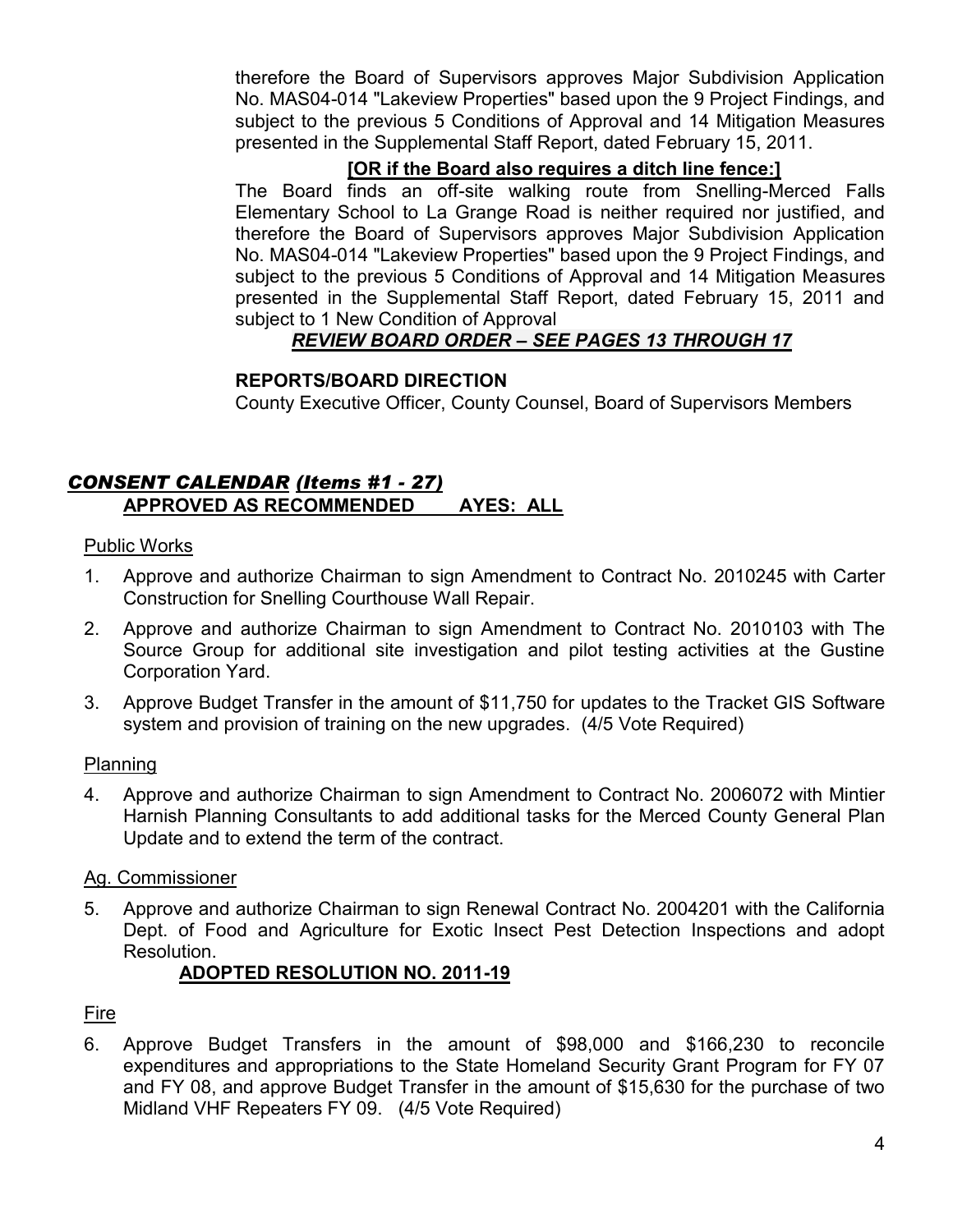# **Health**

- 7. Approve and authorize Chairman to sign Amendment to Contract No. 2008163 with State Water Resources Control Board (Cal/EPA) to extend the term of the grant for the Aboveground Petroleum Storage Act.
- 8. Approve Budget Transfer in the amount of \$2,100 to set aside the salary and benefit portion of the TB augmentation as a Contingency offset.

#### Human Services Agency

9. Approve and authorize Chairman to sign Amendment to Contract No. 2004249 with California Dept. of Aging for Health Insurance Counseling Advocacy services to increase the amount by \$62,131 for FY 10/11, adopt Resolution and approve necessary Budget Transfer-\$62,131. (4/5 Vote Required)

# **ADOPTED RESOLUTION NO. 2011-20**

- 10. Approve and authorize Chairman to sign Amendment to Contract No. 2009262 with California Dept. of Aging for Medicare Improvement for Patient and Provider Act Program increasing the amount by \$204.00 and approve the necessary Budget Transfer-\$1,582. (4/5 Vote Required)
- 11. Approve and authorize Chairman to sign Amendment to Contract No. 2004222 with California Dept. of Aging for Title III, VII, IIIE and CBSP Area Plan Programs increasing funds to the Ombudsman Programs, and adopt Resolution.

#### **ADOPTED RESOLUTION NO. 2011-21**

12. Approve and authorize Chairman to sign Amendment to Contract No. 2008172 with CareAccess increasing the amount by \$245 for an additional user access account to the Q Continuum software reporting system for AAA and MSSP programs.

#### Mental Health

- 13. Approve and authorize Chairman to sign Amendment to Contract No. 2007249 with Aspiranet for the WeCan Program to revise the 2010-2011 Budget and approve necessary Budget Transfer-\$120,000. (4/5 Vote Required)
- 14. Approve and authorize Chairman to sign Amendment to Contract No. 2008141 with Aspiranet for specialty mental health services increasing the contract amount by \$120,000 due to a court order for an increase in access to services, and approve necessary Budget Transfer-\$120,000. (4/5 Vote Required)

#### Dept. of Workforce Investment

15. Approve and authorize Chairman to sign Amendment to Contract 2009216 with Merced County Office of Education for the San Joaquin Valley Green Jobs Corps project, extending the term and increasing the amount by \$21,000 in order to maximize funding expenditures.

#### **Sheriff**

- 16. Approve Budget Transfer in the amount of \$21,937 for adjustments based on the AOC revised estimates for court security. (4/5 vote required)
- 17. Approve Budget Transfer in the amount of \$25,334 for new equipment for the HIDTA Task Force.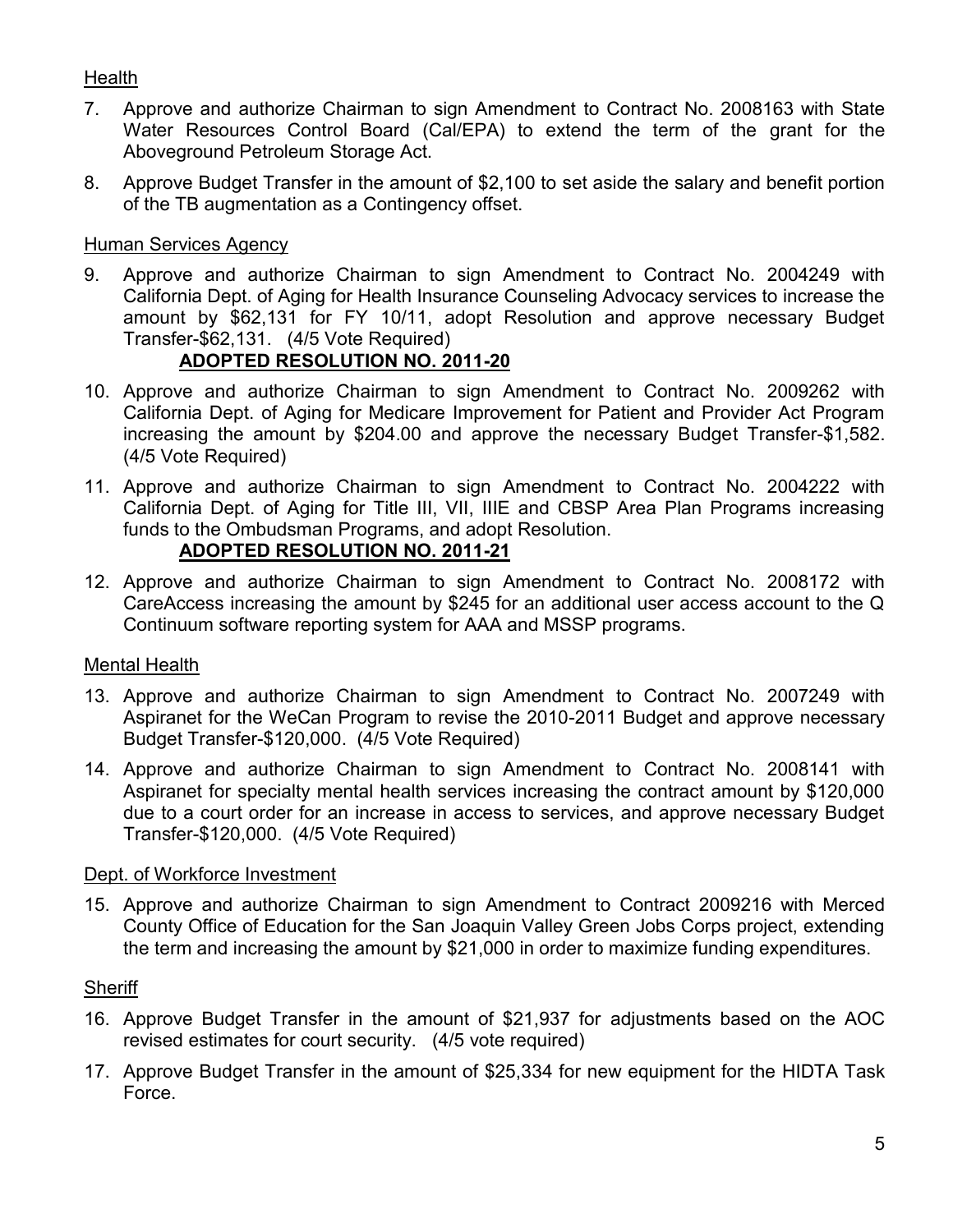#### Dept. of Admin Services

18. Approve Budget Transfer in the amount of \$29,700 for computer hardware and associated office expense.

#### Executive Office

- 19. Act on Claims for Damages received from Leia Perez (2011-003), Sheri McKay (2011-004), and Cynthia Sequeira (2011-002) as recommended by Counsel and Risk Management.
- 20. Approve Travel Requests submitted by Commerce, Aviation and Economic Development and Human Services Agency (2) as recommended by Executive Office.

#### Board of Supervisors

21. Approve Minutes of April 27; May 11 and 25; June 8, 8-RDA, 22, 22-RDA and 22-Budget; July 13, 13-IHSS, 27 and 27-RDA; August 10, 24, 24-RDA, 24-IHSS and 24-Budget; September 14 and 28; October 5 and 19; November 2, 2-IHSS and 30; and, December 14, 2010 as submitted.

#### Board Recognition

- 22. Authorize Certificates of Recognition for Merced County Chamber of Commerce 2010 Awards: Shay Lopez-2010 Good Business Citizen of the Year; Jack Mobley-2010 Business of the Year (Owner ServiceMaster); Damien Galarza-2010 Businessman of the Year; Kathy Andrade-2010 Businesswoman of the Year; Jim Cunningham-2010 Ambassador of Good Will Award and Dawn Kinney-2009-2010 Outgoing President.
- 23. Authorize Certificate of Recognition to Gallery on the Square for their Grand Opening.
- 24. Authorize Certificate of Recognition to San Joaquin Drug Pharmacy for increasing accessibility to service and programs for the community of Planada.
- 25. Authorize Plaque to Evie and Bob Ayers in recognition of their 65th Wedding Anniversary.
- 26. Authorize Certificate of Recognition to Maria's Taco Shop for their Grand Opening.
- 27. Authorize Certificate of Recognition to Max Charles Hilken for achieving the Boy Scouts of America Rank of Eagle Scout.

# *REGULAR CALENDAR*

# *BOARD ACTION*

#### COMMERCE, AVIATION AND ECONOMIC DEVELOPMENT

28. Recommendations for Neighborhood Stabilization Program 3 (NSP3) Abbreviated Action Plan Application:

 (1) Identify the community of Winton as the primary target area for the purposes of completing the NSP3 Application and authorize the Chairman to sign;

 (2) Authorize Staff to utilize the Purchasing/Rehabilitation/Re-sell model for the purposes of NSP3 implementation and direct Staff to return to the Board with future actions to: 1) amend the Self-Help Enterprises special services Contract to include the NSP3 Program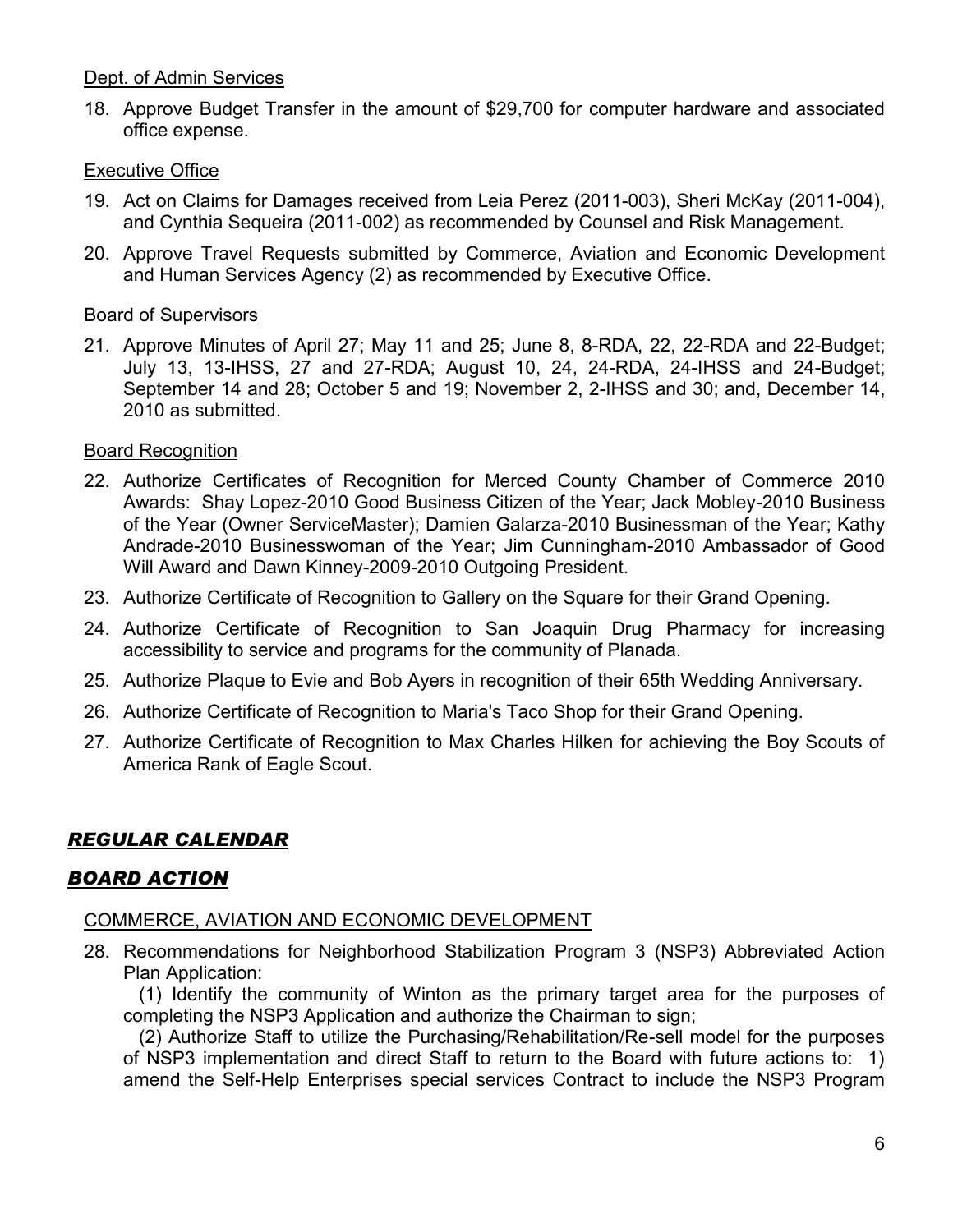and 2) select a realtor(s), appraiser(s) and home inspector(s) to handle the real estate transactional issues;

 (3) Direct Staff to work with Purchasing and Self-Help Enterprises to develop means by which to use local contractors for the rehabilitation of property acquired by the County for the purposes of resale through NSP3.

 (4) Authorize: 1) the Board to execute the NSP3 Application and any additional documents necessary to complete the NSP3 application process; 2) upon successful award, execute standard contracts and any subsequent amendments that are necessary to participate in the NSP3 Program subject to approval by Counsel; 3) the CAED Director to transfer or modify budget amounts and activities as necessary to fully expend NSP program funds; and 4) CAED Director and the Business & Castle Operations Manager execute residential purchase and sale documents, loan documents, funds requests and other required reporting forms upon a successful award.

# *REVIEW BOARD ORDER – SEE PAGE 17 AND 18*

29. Authorize Amendment to the Agricultural Waste Management Loan Committee Guidelines delegating limited signature authority to Staff to streamline and facilitate minor requests from senior real estate lien holders that do not affect the County's junior lien position.

# **APPROVED AS RECOMMENDED AYES: ALL**

#### PUBLIC WORKS

30. Approve Plans and Specifications for the Re-Roof of Henderson Park Picnic Shelter and Re-roof of Merced Central Fire Station in Merced; authorize Public Works to advertise for bids and conduct Bid Opening; authorize Public Works to award contract to lowest responsive bidder provided said bid is within the established project budgets; authorize Chairman to sign Contract upon review of Counsel, and direct Public Works to return to the Board with Informational Item reporting on action taken.

# **AUTHORIZED CONTRACT NO. 2011111 AS RECOMMENDED AYES: ALL**

31. Contract with Gerald W. Carroll and Dorothy A. Carroll 1996 Revocable Family Trust (Carroll Family Trust) and accept public utility easement (portion of APN 009-041-003) needed for construction of the Shanks/Letteau Intersection Project and approve payment to Fidelity National Title Company for the appraised value of property plus escrow and any other transactions fees and adopt Resolution.

#### **ADOPTED RESOLUTION NO. 2011-23 AND AUTHORIZED CONTRACT NO. 2011020 AS RECOMMENDED AYES: ALL**

#### FIRE

32. Appoint Kevin Smith as the Acting Merced Division Chief and Merced County Office of Emergency Services Acting Deputy Director-Operations effective February 1, 2011 pursuant to County Ordinance No. 1567 and adopt Resolution.

# **ADOPTED RESOLUTION NO. 2011-24 AS RECOMMENDED AYES: ALL**

#### HEALTH

33. Establish Escrow Account at Wells Fargo Bank as requested by Catholic Healthcare West dba Mercy Medical Center; authorize Chairman to sign Amendment to Contract for Wells Fargo Escrow Account (replaces Escrow Account Contract No. 2005249); authorizes the Chairman to sign the Certificate of Authorized Signatures and authorize Public Health Director to sign as additional authorized signatory (Original Operating Contract No.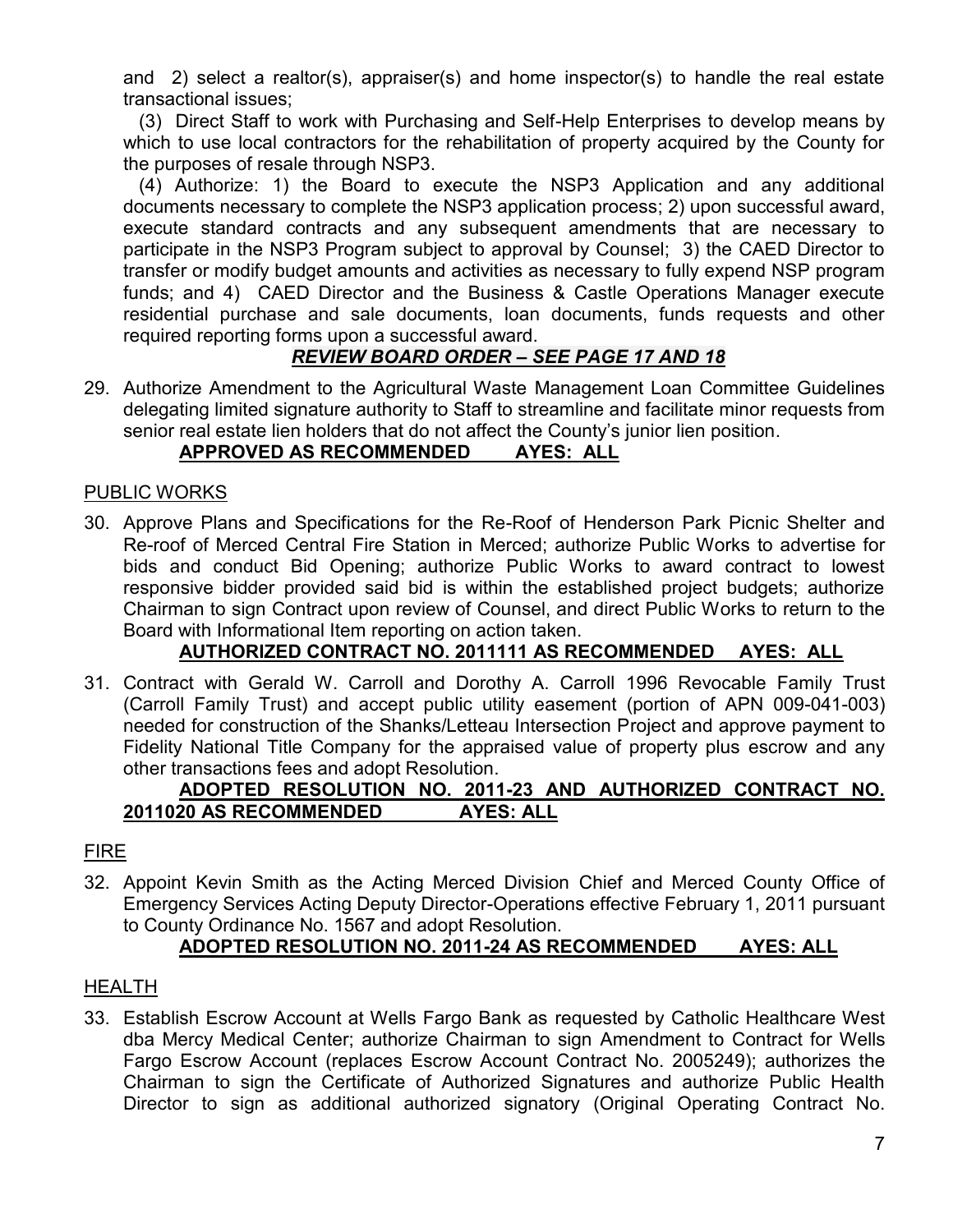#### 2000239).

# **AUTHORIZED CONTRACT NO. 2011019 AS RECOMMENDED AYES: ALL**

34. Authorize submission of revised Waste Tire Enforcement Grant Application for FY 10-11 (Cycle 18) with the California Dept. of Resources Recycling and Recovery in the amount of \$114,000 and authorize Chairman to sign, with Health to return to the Board for approval if awarded.

# **ADOPTED RESOLUTION NO. 2011-25 AS RECOMMENDED AYES: ALL**

#### HUMAN SERVICES AGENCY

35. Contract with California Dept. of Aging for Medicare Improvement and Patient and Provider Act Program to expand enrollment and outreach efforts, adopt Resolution and approve necessary Budget Transfer-\$28,801. (4/5 Vote Required)

#### **ADOPTED RESOLUTION NO. 2011-26 AND AUTHORIZED CONTRACT NO. 2011021 AS RECOMMENDED AYES: ALL**

#### TREASURER-TAX COLLECTOR-COUNTY CLERK

36. Acceptance of the Quarterly Investment Report showing all investment changes and interest earned from October 1, 2010 to December 31, 2010.

# **APPROVED AS RECOMMENDED AYES: ALL**

37. Resolution accepting School Districts and Special Districts Resolutions for the following applicant districts to change their election cycle from November of odd-numbered years to coincide with the statewide elections in even-numbered years, with the General Election: Atwater Elementary School District, Ballico-Cressey School District, and Gustine Unified School District.

#### *REVIEW BOARD ORDER – SEE PAGE 18*

#### LIBRARY

38. Authorize the County Librarian to close all libraries on Thursday, February 24, 2011, for a general staff meeting.

# **APPROVED AS RECOMMENDED AYES: ALL**

#### COUNSEL

39. Authorize and direct the Clerk of the Board to execute and issue the "Memorandum" or Notice of Non-Authorization, pursuant to Government Code section 53853(b), and serve notice to the relevant Districts that the Board of Supervisors will not authorize issuance of the Mid-Year TRANS within 45 calendar days, thereby freeing the Districts to issue the TRANS on their own respective behalves.

# **APPROVED AS RECOMMENDED AYES: ALL**

#### BOARD OF SUPERVISORS

40. Recognize April 10-16, 2011, as Volunteer Week in order to coincide with National Volunteer Week, direct staff to coordinate applications, nominations, and screening committee; set March 11, 2011 as the deadline to receive applications/nominations; set April 19, 2011, as the date for awarding the Volunteer Recognition and Service Program certificates.

#### **APPROVED AS RECOMMENDED AYES: ALL**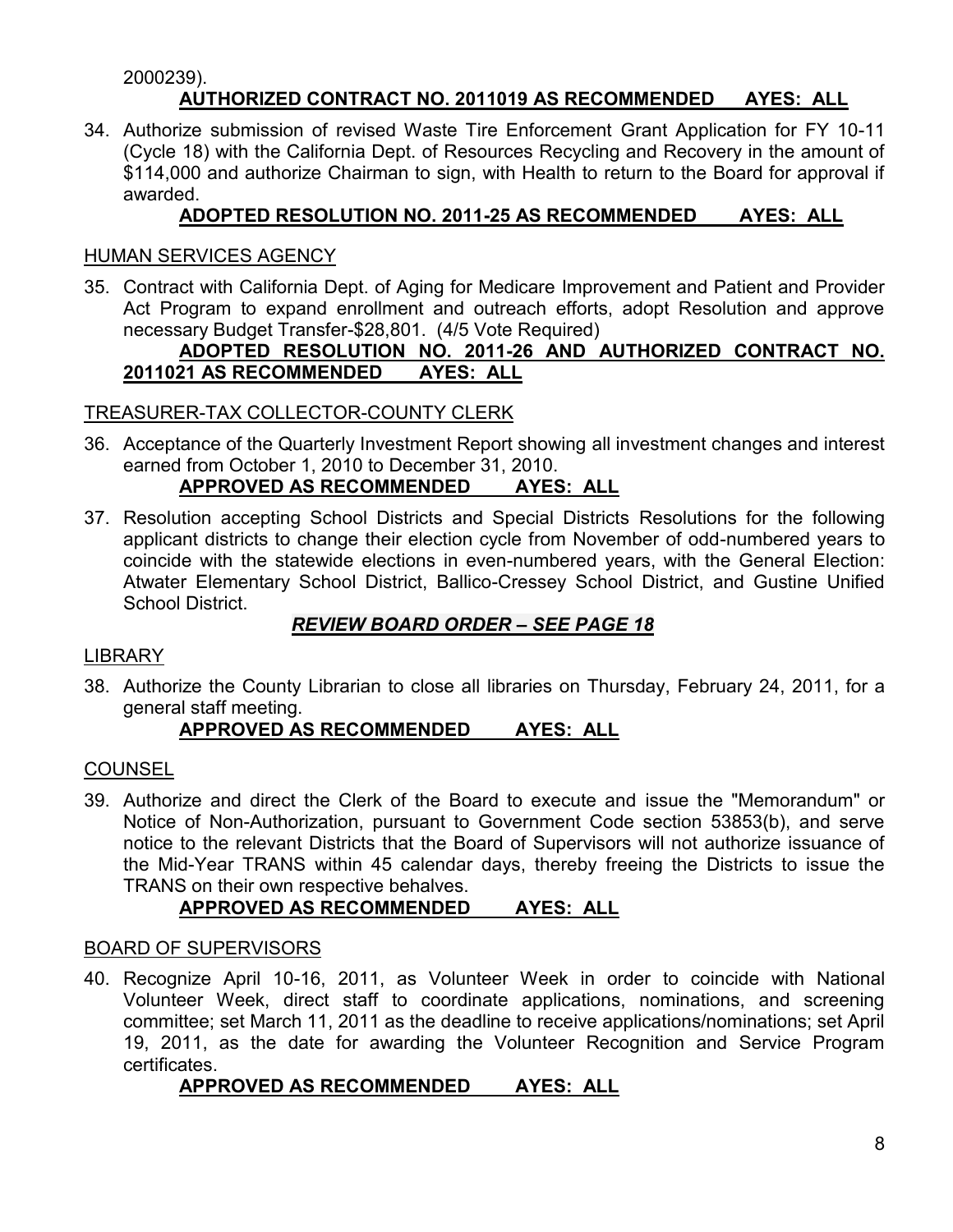# EXECUTIVE OFFICE

41. Reappoint David A. Robinson as the County Agricultural Commissioner/Sealer of Weights & Measures/Director of Animal Control for a four-year term effective February 18, 2011.

# **APPROVED AS RECOMMENDED AYES: ALL**

42. Centralization of County Information Systems:

1. Approve the following departmental personnel actions effective February 28, 2011:

 (1) Child Support Services-BU 20100: Transfer 1 Automation Systems Analyst I/II to Information Systems-BU 75601;

 (2) Dept. of Public Works-BU 19900: Transfer 1 Automation Systems Analyst I/II to Information Systems-BU 75601;

 (3) Dept. of Workforce Investment -BU 55000: Transfer 1 Automation Systems Analyst I/II to Information Systems-BU 75601;

 (4) Mental Health-BU 41506: Transfer 1 Automation Systems Analyst I/II to Information Systems-BU 75601; and,

 (5) Human Services Agency-BU 50052: delete 1 Network Systems Support Analyst I/II; 2. Approve the Centralization of Information Systems as presented;

3. Direct Human Resources in conjunction with the District Attorney, Human Services Agency, and Mental Health departments to perform a classification study for the seven remaining positions and return to the Board with results and recommendations on or before FY 2011/2012 Proposed Budget;

4. Amend Position Resolution;

5. Limit use of Programmer Analyst, Automation Systems Analyst, and Network Systems Analyst Classifications to IS unless otherwise approved by the CEO; and,

6. Approve the necessary Budget Transfer-\$116,351. (4/5 Vote Required)

# **ADOPTED RESOLUTION NO. 2011-28 AS RECOMMENDED AYES: ALL**

43. FY 2011/12 Budget Planning: (1) Deliberate and direct the Director of HSA to work with the CEO to return with specific recommendations and necessary program steps to reduce the County's costs related to the overmatch of funds to the Home Delivered Meal's Program; (2) Allow posting of annual assessment value notices, effective March 1, 2011, on county website per Revenue and Taxation Code Section 621; and (3) Approve Amendments to Personnel Resolution No. 06-120/A to include the deletion of 23 vacant positions and the transfer of one position as outlined:

County Executive Office - BU 10100

Delete 1 Management Analyst I/II/III and 1 Administrative Support Aide-Conf. Auditor-Controller – BU 11000

Delete 1 Accounting Technician

Assessor/Recorder - BUs 11200/28000

Delete 1 Recorder Clerk I/II/III

Administrative Services - BUs 11500/75600

Transfer 1 Accounting Technician from BU 11500 to BU 75601

Delete 1 Programmer Analyst I/II, Programmer Analyst II-Confidential and

Programmer Analyst III from 75600

Human Resources, BU 13000

Delete 1 Support Services Assistant-Conf.

Risk Management - BU 19000

Delete 1 Risk Analyst I/II/III

District Attorney - BU 20400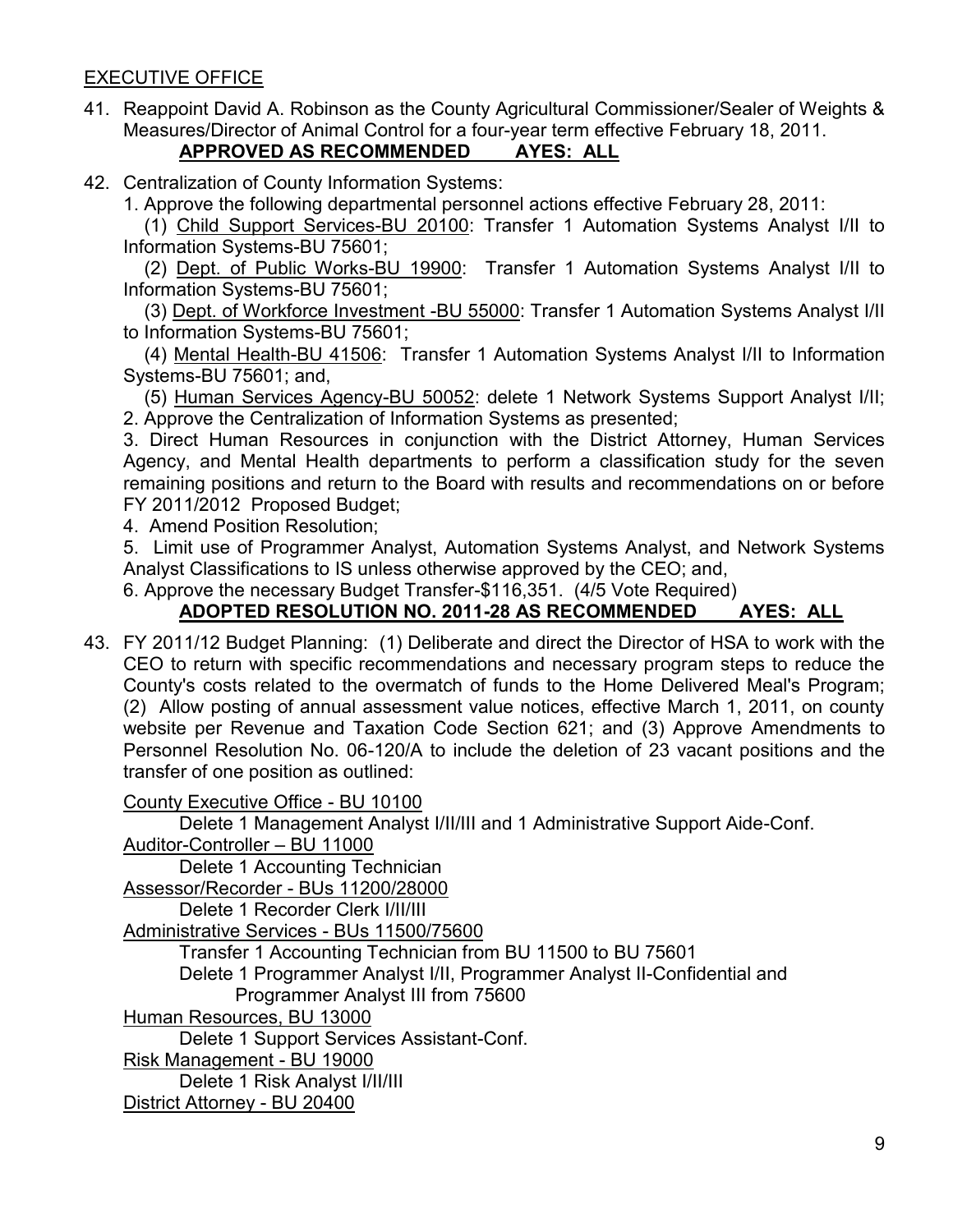Delete 2 Deputy District Attorney I/II/III/IV Delete 1 Legal Process Clerk I/II Public Defender - BU 20600 Delete 1 Deputy Public Defender I/II/III/IV Juvenile Hall/Probation - BU 23300/23400 Delete 2 Legal Process Clerk I/II from BU 23400 Delete 1 Supervising Probation Officer from BU 23405 Delete 1 Probation Assistant from BU 23405 Delete 2 Deputy Probation Officer I/II/III from BU 23406 Agricultural Commissioner/Animal Control - BUs 27000/28700 Delete 1 Agricultural Biologist I/II/III from BU 27000 Delete 1 Assistant Director Animal Control from BU 28700 Library - BU 60000 Delete 1 Library Assistant I/II Public Works - BU 70200 Delete 1 Grounds Maintenance Worker I/II *REVIEW BOARD ORDER – SEE PAGE 19 AND 20*

# BOARD APPOINTMENTS

44. Law Library Board of Trustees – Appointed Al Whitehurst, Board Representative, to serve as President and James Fincher, Board Representative, to serve as Vice-President on the Board of Trustees until 1/1/2012.

# **APPROVED AS RECOMMENDED AYES: ALL**

45. Workforce Investment Board – Appointed Joanne Presnell, as Business/Private Sector Representative, until 6/30/2014.

#### **APPROVED AS RECOMMENDED AYES: ALL**

46. Milliken Museum Advisory Committee – Appointed Sarah Post, replacing Henry Mello, until 3/10/2014 and reappointed June Erreca and Alveda Parreira, all Milliken Museum Representatives, until 3/10/2014.

#### **APPROVED AS RECOMMENDED AYES: ALL**

# *BOARD INFORMATION & POSSIBLE ACTION* **ACCEPTED AND PLACED ON FILE AYES: ALL**

- 47. Public Works re: Notification of Award of Contract to Teichert Construction in the amount of \$799,540.00 for the Campus Parkway Segment 1 Bike Path Project. **AWARDED CONTRACT NO. 2010201**
- 48. Commerce, Aviation and Economic Development re: Tenant's Lease-Agreement with Merced Irrigation District for Building #1263 (approximately 400 sq.ft.), Pole Yard (approximately 2.54 acres), and Storage Area (approximately 2.02 acres) located at Castle Commerce Center.

#### **CONTRACT NO. 2011022**

49. Commerce, Aviation and Economic Development re: Tenant's Agreement with Merced County Sheriff's Department for Building #1509 (approximately 21,355 sq. ft.) at Castle Commerce Center.

#### **CONTRACT NO. 2011023**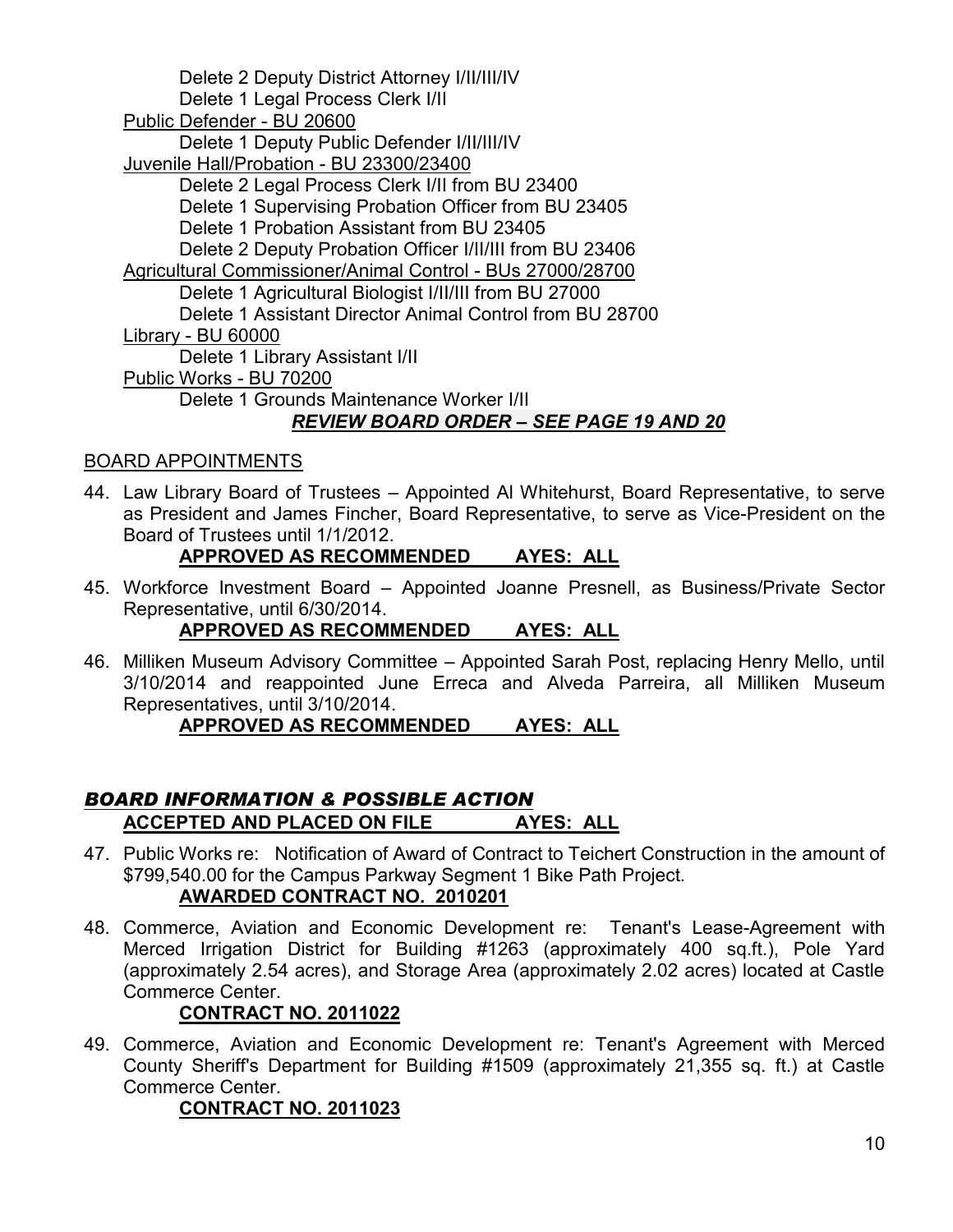50. Commerce, Aviation and Economic Development re: Facility Use Agreement with International Miniature Aircraft Association (IMAA), Chapter 679, to hold the IMAA West Coast Festival 2011 on May 25 through May 30, 2011.

#### **CONTRACT NO. 2011024**

51. Mental Health re: Contract No. 2010178 with Juan Cruz, MPH for California Brief Multicultural Service (CBMCS), Trainings terminated by Contractor effective January 6, 2011.

# **PULLED FROM THE AGENDA - NO ACTION TAKEN**

- 52. Wildlife Conservation Board re: North Grasslands Wildlife Area Hunter Check Station, Merced County, Project ID 2009170. (Page ix, #25.)
- 53. PG&E re: Merced Falls Hydroelectric Project, FERC Project No. 2467, Initial Study Report Meeting Summary, Initial Study Report (ISR).
- 54. San Joaquin River Group re: Annual Technical Report for the San Joaquin River Agreement Vernalis Adaptive Management Plan (VAMP).
- 55. Central California Alliance for Health re: Annual Report of the Santa Cruz-Monterey-Merced Managed Medical Care Commission - 2010.
- 56. State Water Resources Control Board re: Notice of Public Hearing Draft Statewide General National Pollutant Discharge Elimination System (NPDES) Permit for the Discharge of Storm Water Associated with Industrial Activities (Industrial General Permit) set for March 29, 2011 in Sacramento, CA.
- 57. San Joaquin River Restoration Program re: January 2011 Issue.
- 58. National Association of Counties re: Serving Our Veterans, Armed Forces and Their Families - National County Government Month, April 2011.
- 59. State Fish and Game re: Participation in Wetland-related Activities.

#### **ADOPTED RESOLUTIONS IN MEMORY OF DOROTHY MAE MC COMB, DEREK S. ROCHA, DELTON NYMAN, WILLIAM "BILL" KIRBY, AND LLOYD DAVID COTTA UNTIL TUESDAY, MARCH 1, 2011 AT 10:00 A.M.**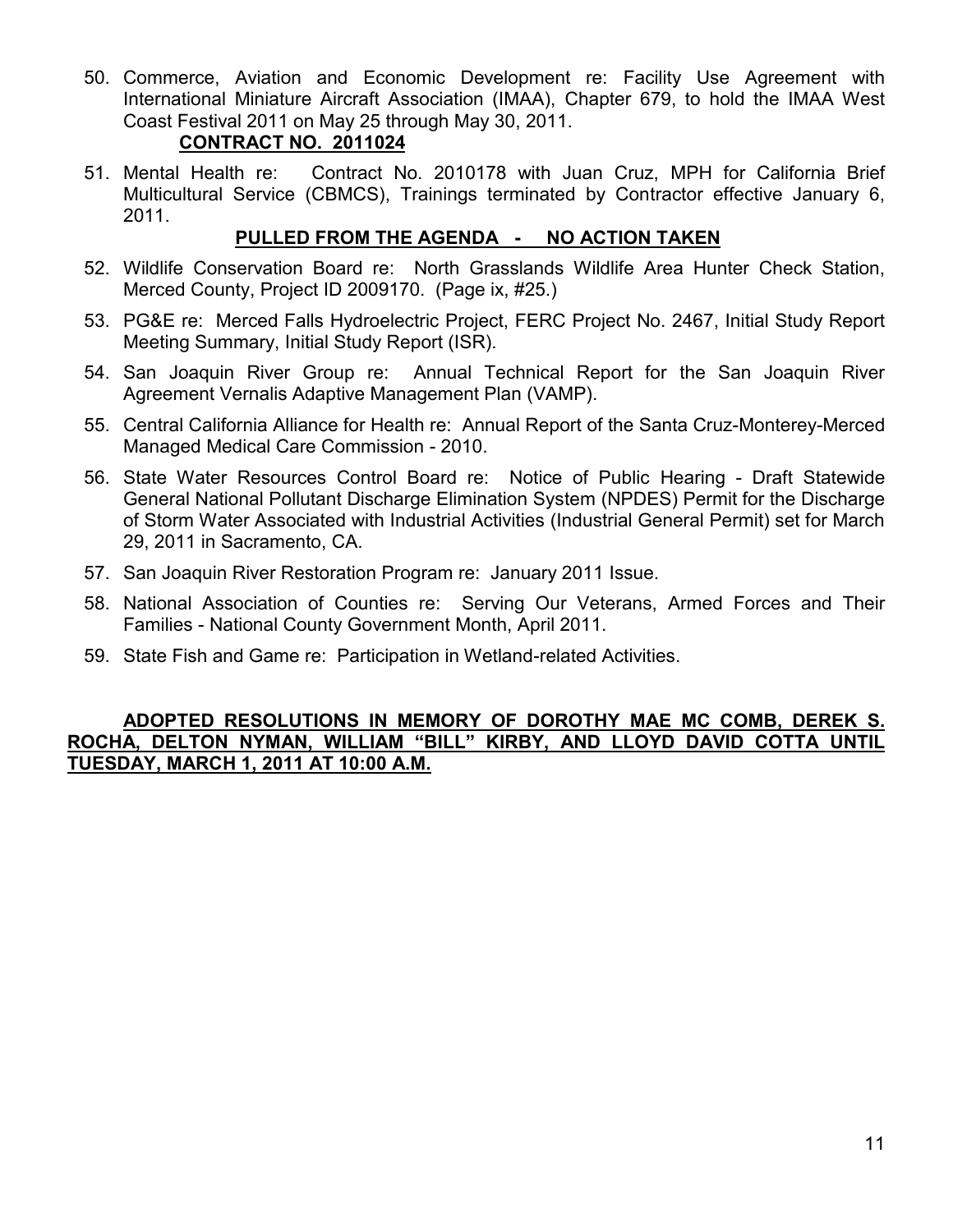# **9:00 A.M. SCHEDULED ITEM**

**2011-02-15 CLOSED SESSION**

The Board recesses into Closed Session at 9:00 a.m. to discuss the following matters with all members present:

**CLOSED SESSION - CONFERENCE WITH REAL PROPERTY NEGOTIATOR:** It is the intention of the Board to meet in Closed Session concerning a Conference with Real Property Negotiator(s) Mark Hendrickson, Director-Commerce, Aviation and Economic Development pursuant to Government Code Section 54956.8 as follows: Castle Properties- Buildings 1248, 1509 and 1529

**CLOSED SESSION - CONFERENCE WITH LEGAL COUNSEL - INITIATION OF LITIGATION:** It is the intention of the Board to meet in Closed Session to consider Initiation of Litigation pursuant to Government Code Section 54956.9(c): Two Cases

**CLOSED SESSION - CONFERENCE WITH LEGAL COUNSEL - EXISTING LITIGATION:** It is the intention of the Board to meet in Closed Session concerning Existing Litigation pursuant to Government Code Section 54956.9(a): (1) Somach, Simmons & Dunn v. County of Merced, Merced Superior Court case no: CV000529; (2) Crane-McNab, LLC, et al. v. County of Merced, United States Eastern District Court Case No.: 1:08-cv-1218 and (3) Personnel Grievance

**CLOSED SESSION: CONFERENCE WITH LEGAL COUNSEL - SIGNIFICANT EXPOSURE TO LITIGATION:** It is the intention of the Board to meet in Closed Session to consider Conference with Significant Exposure to Litigation pursuant to Government Code Section 54956(b): One Case

The Board reconvenes at 10:00 a.m. with all members present and County Counsel James Fincher states relative to Existing Litigation matter, the Board voted in favor of restoring \$2,833 with regard to the Personnel Grievance, and Staff direction was provided on the other two items discussed under Existing Litigation.

Present: Pedrozo, Walsh, Davis, Kelsey, O'Banion

# **10:00 A.M. SCHEDULED ITEM**

# **2011-02-15 PUBLIC OPPORTUNITY**

Paul Lundberg provides information pertaining to the 10<sup>th</sup> Annual Father of the Year Essay Contest as Coordinator of the 2011 Father-of-the-Year Committee. Present: Pedrozo, Walsh, Davis, Kelsey, O'Banion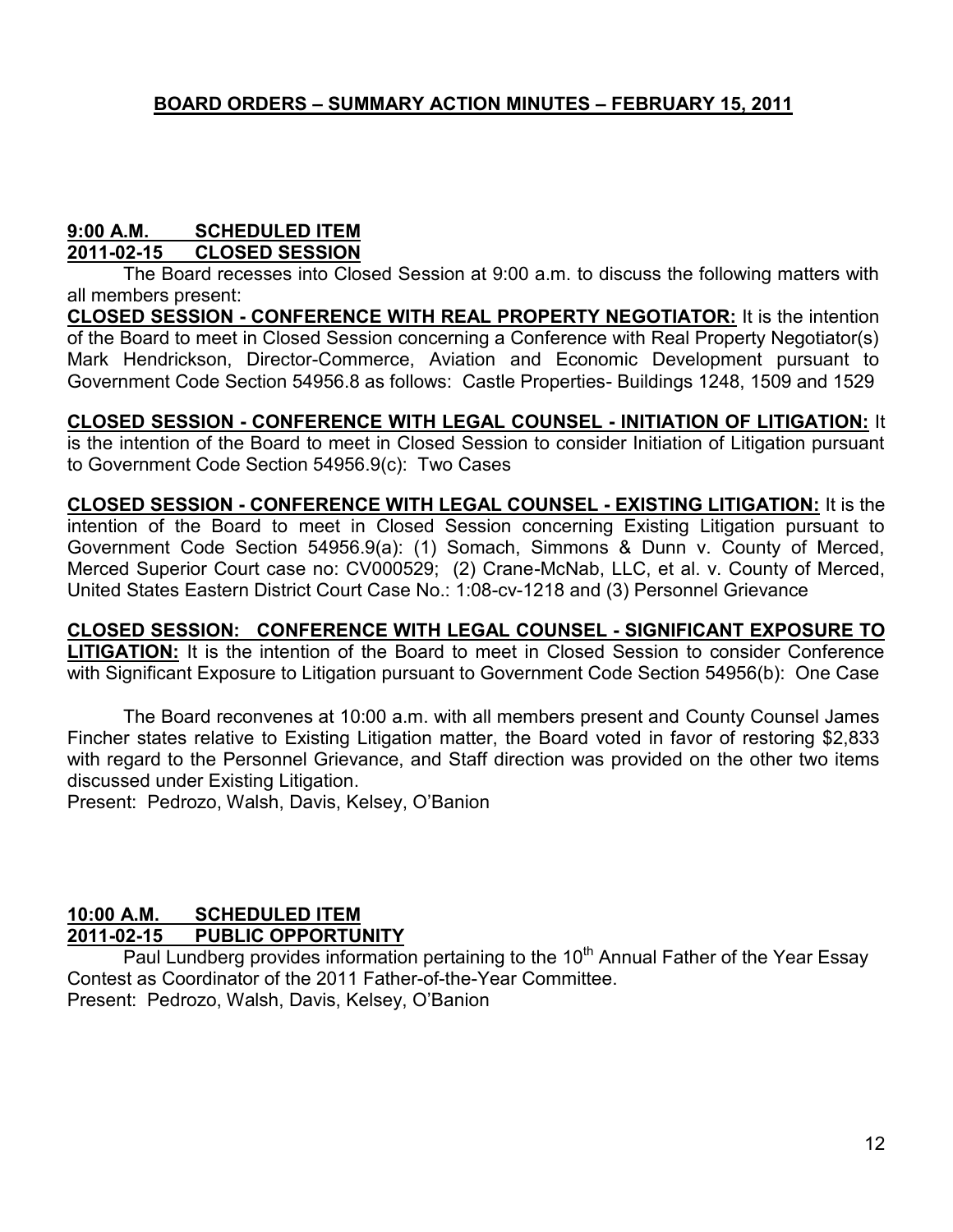#### **10:00 A.M. SCHEDULED ITEM 2011-02-15 PLANNING – PUBLIC HEARING**

The time and date previously set for a public hearing to consider Lakeview Properties Major Subdivision Application No. MAS04-014 submitted by Ed Grossman, Applicant, to subdivide a 58 acre parcel into 35 single family residential lots, an 8 acre remainder parcel, a 4 acre ecological preserve and a 9 acre passive recreational area located at the northeast corner of Merced Falls Road and La Grange Road in Snelling (Continued from September 28, 2010).

Interim Development Services Director Paul Fillebrown reviews the Staff Report stating this matter has been continued from the September 28, 2010 Board Meeting which was continued to allow Planning staff to evaluate particular aspects of the project.

Planner III Oksana Newmen reviews the PowerPoint presentation which highlights the following: Board of Supervisors direction from September 28, 2010 hearing; Project Vicinity; Project Site; Tentative Subdivision Map; Photo of Intersection of La Grange Road and Merced Falls Road; Photo Looking West Along CA-59 from La Grange Road; Photo Looking East Along CA-59 from Snelling School; Photo Looking West Along Proposed Off-site Walking Route; Photo and Map of On-site Ditch; Supplemental Information; Nexus Study/Cost Information for Off-Site Walking Route; Relative Distances – Walkway; Consultation with Fish & Game on Ditch Fencing; Ditch Line Fence Condition and proposed recommendations.

Planner III Oksana Newmen addresses Supplemental documents provided after distribution of the Agenda packet and meeting material as follows:

Supplemental #1. Letter from Marsha Burch, Attorney At Law. Ms. Newmen states the letter is vague and non-specific with respect to the full EIR requirement for the project, and the ditch line issue and appellant's appeal fee refund issue are addressed in the staff report.

Supplemental #2. Letter from Maureen McCorry, San Joaquin et al. Ms. Newmen states the letter does not contain anything new or of any significance and the issues are fully addressed in the staff report.

Also entered into the record as Supplemental Documents provided to the Board: Supplemental #3, Letter from Attorney Chelsey Quaide to Attorney Weldon J. Mattos, Jr. dated December 22, 2010, which goes with the Planning Submittal No. 8.

The Chairman opens the Public Hearing and asks if there is anyone present wishing to speak.

Tony Madruga, Hilmar, and Louie Ott, Modesto, farmer of the grape vineyard property adjacent to proposed walking path, state a fence needs to be erected between the walkway and the grape vineyard for safety reasons.

Ms. Newmen responds advising the route location is not final and this selection is a means to generate and obtain a cost estimate only.

Snelling Municipal Advisory Council member Gordon Gray summarizes the history of the Municipal Advisory Council's position on the safe walking path.

Snelling resident and Attorney for Snelling Restoration Group Weldon Mattos submits and reviews pictures of the areas around the walking path and fences around the ditches in Snelling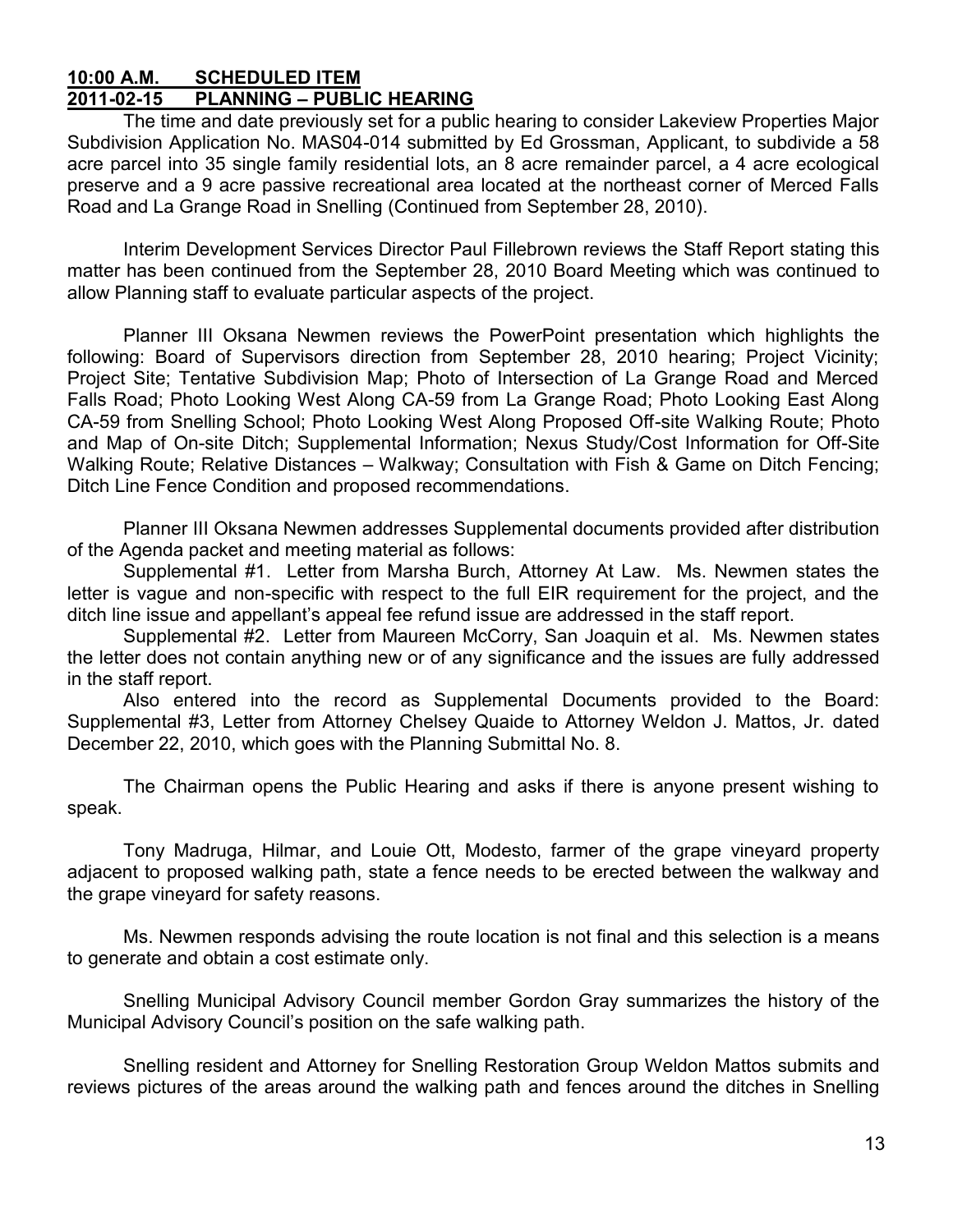stating the developer will do whatever the Board directs, however, he requests the developer not be "singled out" and be treated the same as the ditch in town that is unfenced.

Snelling resident Don Weber speaks in support of a fenced ditch and in favor of a walkway.

Snelling resident George Jones speaks in favor of project.

The Chairman closes the Public Hearing.

The Board discusses the alignment with the wine vineyard, habitat boundaries, county costs, jurisdictional wetlands, zoning, nexus report and community service district expansion abilities.

Following discussion, Supervisor Kelsey moves, seconded by Supervisor Pedrozo, the Board deny the Lakeview Properties Major Subdivision Application No. MAS04-014.

County Counsel James Fincher suggests the motion be a tentative motion and direct Staff to develop and return with findings to come back to the Board, stating the current findings in the record are not supportable of a denial for the project; so if you are going to have a record that would establish a challenge, you would have the findings that support the decision.

Supervisor Kelsey moves to amend the motion as recommended and the Board tentatively deny the Lakeview Properties Major Subdivision Application No. MAS04-014 based on further findings to be developed by Staff and returned to the Board.

Supervisor Pedrozo seconds the Motion.

Supervisor O'Banion states he cannot support the motion stating this is a continuous delay of the project and this has been an application that has been before the County for at least four years if not longer.

Supervisor Davis states his agreement with Supervisor O'Banion.

The Chairman calls for a Vote on the Motion.

Supervisors O'Banion, Walsh, and Davis vote "no". Motion Fails.

Ayes: Pedrozo, Kelsey

Noes: Walsh, Davis, O'Banion

The Board discusses with Staff the Nexus Study need and the cost allocation, fence location, protection of habitat from human interference and protection of children from the ditch, Fish and Wildlife meeting on type of fence/affect on wildlife, Caltrans encroachment, safety concerns, bridges and major thoroughfares, alternative alignments, community service district abilities and future growth.

The Chairman calls for the action by the Board and reads Recommendations before the Board as provided in Recommendation #3 in the Staff Report.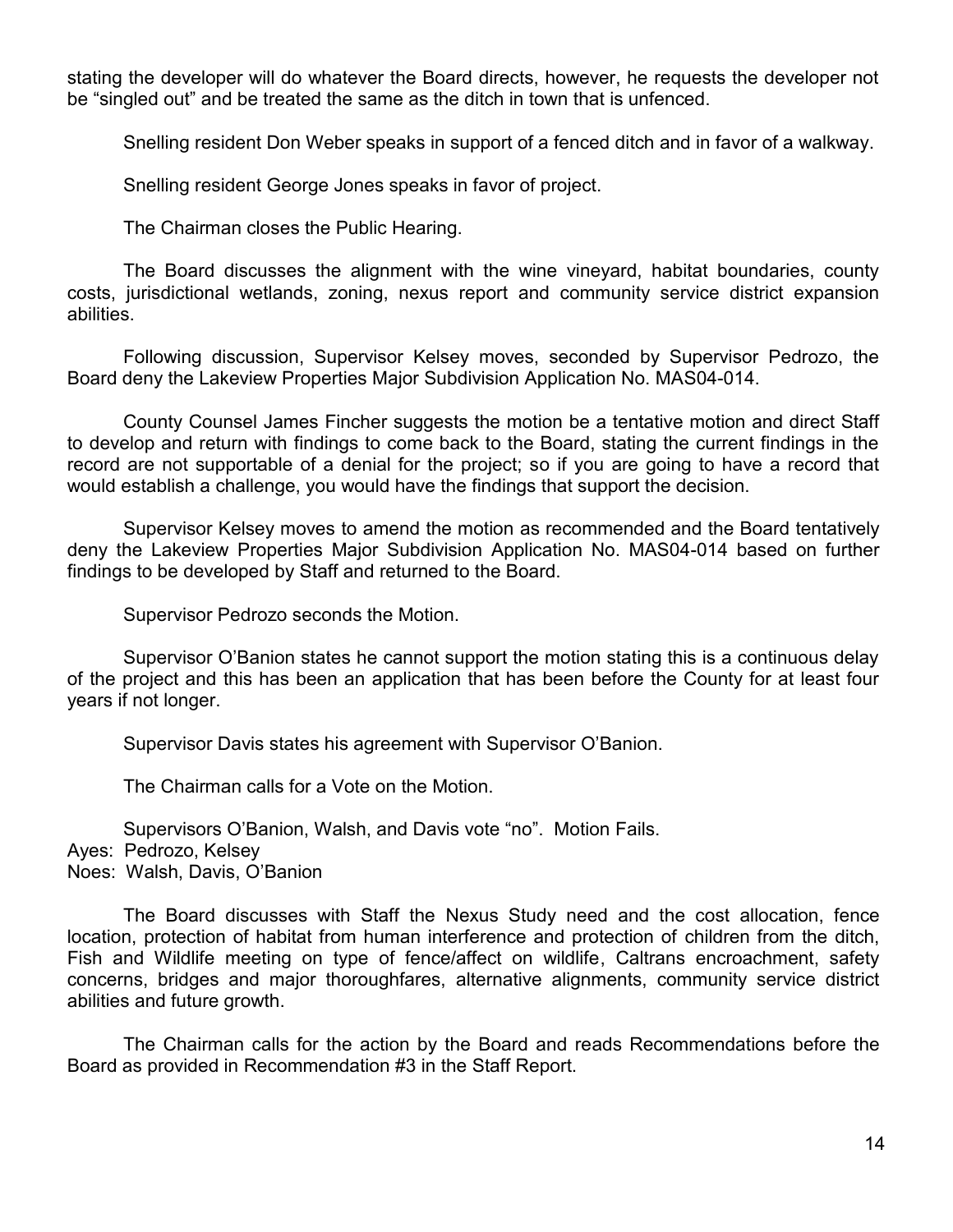Supervisor Kelsey moves, the Board find an off-site walking route from the Snelling-Merced Falls Elementary School to La Grange Road should be required, that it meets the nexus/proportionality requirement under Government Code section 66001(a), and therefore:

i) directs Staff, in accordance with and pursuant to CEQA Section 21092.1 and CEQA Guidelines section 15073.5(b), to prepare and re-circulate a revised CEQA document to reflect a substantial revision to Major Subdivision Application No. MAS04-014 "Lakeview Properties" due to the addition of an off-site walking route from Snelling School to La Grange Road; and,

ii) Returns Major Subdivision Application No. MAS04-014 "Lakeview Properties" to the Planning Commission with direction to consider the addition of such an off-site route including discussions with Caltrans utilization of a right-of-way, from Snelling-Merced Falls Elementary School to La Grange Road, following completion, recirculation, and public review of a revised CEQA document.

Supervisor Pedrozo seconds the Motion.

Supervisor O'Banion states he cannot support the motion and we need to move forward with this project.

Discussion is had with Planning staff and Economic and Planning Systems Representative Russ Powell relative to walkway discussion for the Community Hall and the Nexus Study and fee comparison that is directed to cities only.

County Counsel James Fincher reviews the requirement of Government Code Section 66001 stating the Board must find there is a need for this type of walking path for this project.

The Board recesses at 1:05 p.m. and reconvenes at 1:15 p.m. with all members present.

The Board further discusses the concerns of the Municipal Advisory Council, concerns on the route, treatment water capacity, vineyard location adjacent to prime ag. land and fence lines adjacent to schools.

The Chairman calls for a Vote on the Motion on the Floor.

Supervisor O'Banion, Walsh, and Davis vote "no". Motion Fails.

Ayes: Pedrozo, Kelsey

Noes: Walsh, Davis, O'Banion

Supervisor Kelsey expresses her concern with the location and condition of the ditch, types of fence and the affect upon the wildlife and the walking path requirement for the safety of the children.

Following further discussion, Supervisor O'Banion moves, to find that an off-site walking route from Snelling-Merced Falls Elementary School to La Grange Road is neither required nor justified, and therefore approve Major Subdivision Application No. MAS04-014 "Lakeview Properties" based upon the 9 Project Findings, and subject to the previous 5 Conditions of Approval and 14 Mitigation Measures presented in the Supplemental Staff Report, dated February 15, 2011.

Supervisor Davis seconds the Motion.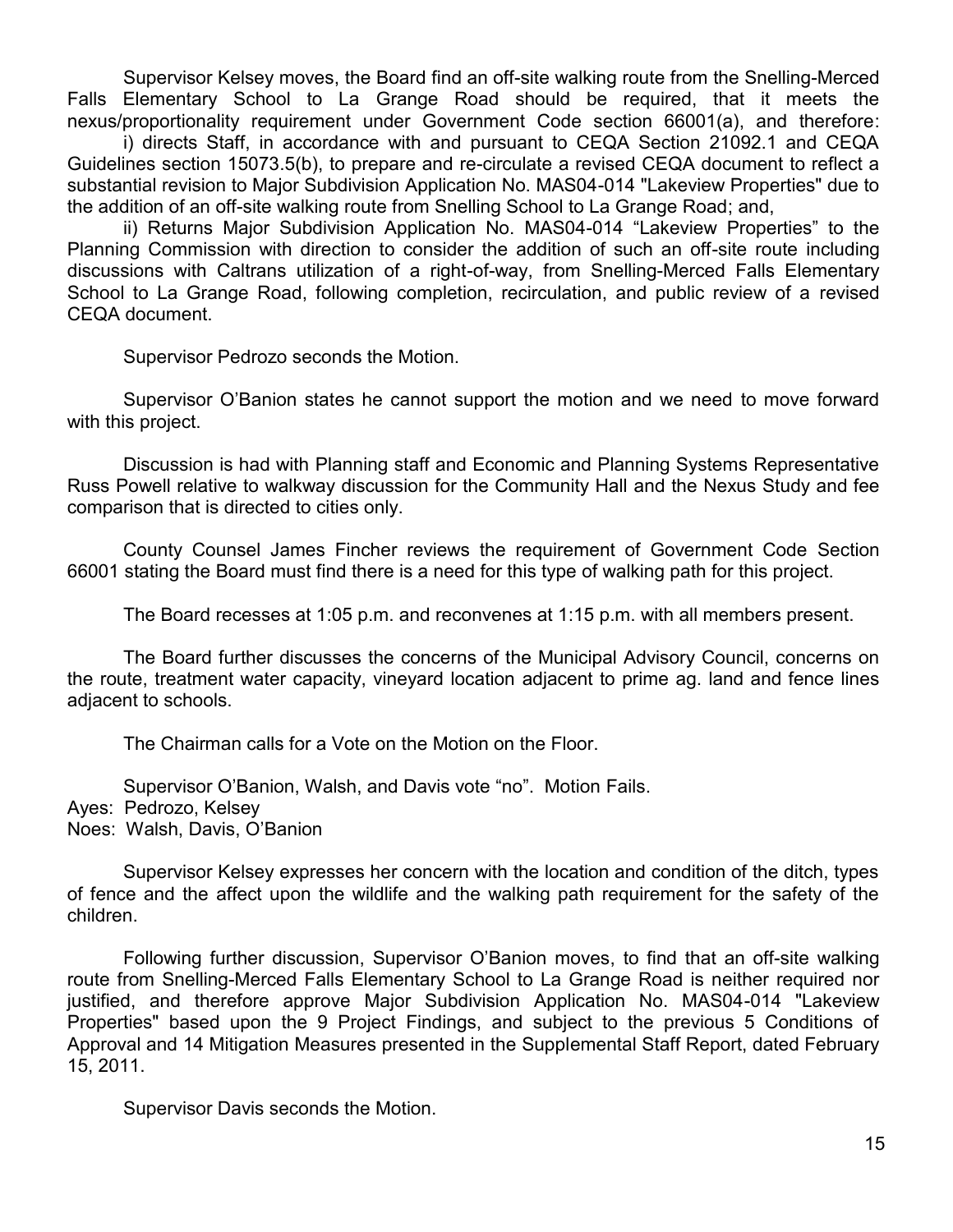Supervisor Kelsey urges the Board to not support this Motion stating it will not serve the community well, there will be liabilities and there will be people not able to make it across the street.

The Chairman calls for a Vote on the Motion.

Supervisor Pedrozo, Walsh, and Kelsey vote "no". Motion Fails.

Ayes: O'Banion, Davis

Noes: Pedrozo, Walsh, Kelsey

Supervisor O'Banion states he cannot see the County imposing the requirement of a public school path and reviews the concerns.

Following discussion, Supervisor Kelsey moves, the Board continue this item to March 1, 2011, at 10:00 a.m. and direct Staff to bring back other options on the community walking path and the larger portions of the community including the Henderson Park area.

Following further discussion on the Municipal Advisory Council concerns, Supervisor Walsh seconds the Motion.

Supervisor O'Banion questions does this include to direct Staff and Consultant Staff to continue and elaborate on the Nexus Study and will this be an additional cost to the County.

Supervisor Kelsey states she does not agree with the city analysis of the cost of the walking path and suggests Staff develop additional information building on the existing Study.

Counsel Fincher states as far as the possibility of community votes, a community can certainly decide and vote amongst its own community, but you cannot require a developer to do this process, that is something you cannot order as far as going forward on this and you cannot make it a condition. Additionally, it is prohibitive for the County to use county resources to bring forth a vote like this and it must be community driven with no tax dollars.

Mr. Fillebrown addresses the broader base walking path, safe to school route, impact fees, sewer capacity and cost of study.

Discussion is had on other county fees or possible fees, community fees or funds, changes to the analysis when community-wide rather than a Safe to Route School Project, cost to other properties and the requirement of off-site trail or community trail/recreational trail development,

The Board recesses at 1:45 p.m. and reconvenes at 1:55 p.m.

Interim Development Services Director Fillebrown suggest the hearing be continued to the next meeting which is March 1<sup>st</sup>, at which point in time Public Works will bring a report considering all options for evaluating the various issues that came up, various ways for incorporating the walking path into a community-wide path, various funding options and whether or not we need additional consultant work or not and what the cost might be and the time frames, so a plate of options will be presented and since the matter is continued, Staff will come back and discuss the information received.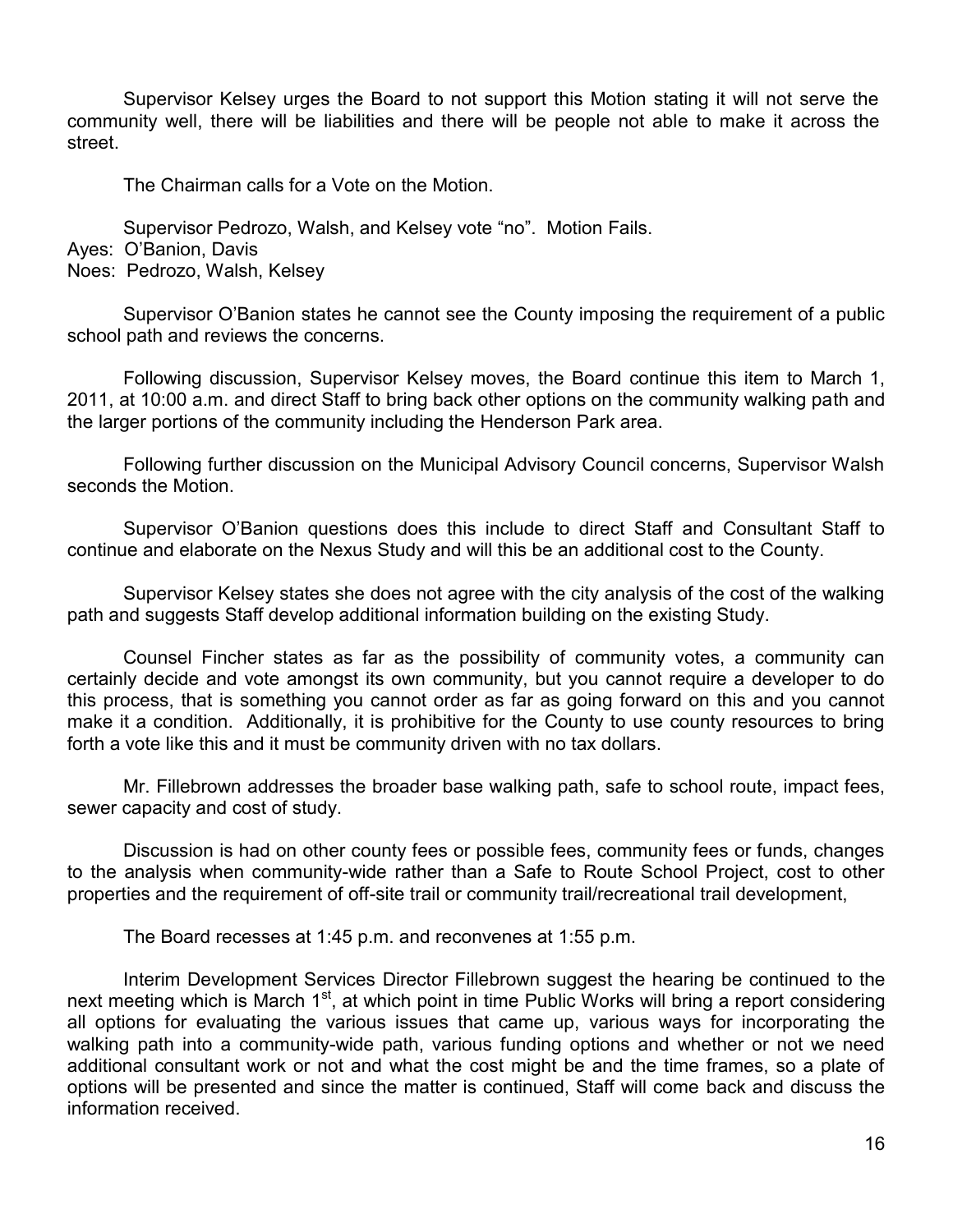Counsel Fincher clarifies, the public hearing will not be continued, the hearing has been heard and is concluded, you will continue your discussion and action with more information to follow from staff which will allow more research and estimates of staff and they can also do the outreach to Caltrans and see what can be accomplished in this time frame.

Supervisor Kelsey withdraws her Motion on the Floor and Supervisor Walsh withdraws his second.

Supervisor Kelsey moves, seconded by Supervisor Walsh, the Board continue the matter to the Board Meeting of March 1, 2011.

The Chairman calls for a Vote on the Motion. Motion Carries. Ayes: Pedrozo, Walsh, Kelsey Noes: O'Banion, Davis

#### **ACTION ITEM NO. 28 2011-02-01 COMMERCE, AVIATION, & ECONOMIC DEVELOPMENT**

The Clerk announces the Neighborhood Stabilization Program 3 (NSP3) Abbreviated Action Plan Application is before the Board for consideration.

Commerce, Aviation, and Economic Development Director Mark Hendrickson reviews the staff report advising NSP3 was established to assist and stabilize communities that have suffered from foreclosures and abandonment. He states Merced County has been awarded \$2.7 million in NSP3 Funds to support efforts to reverse these effects and reviews the evaluation data provided by HUD in order to locate in Merced County, which had the highest concentration of foreclosures. Mr. Hendrickson reviews the recommendations and states the recommended target area is being made on the basis of the funding available and the ability to meet HUD's impact number to achieve the greatest impact possible.

Mr. Hendrickson reviews the powerpoint presentation. (Supplemental #4)

The Board discusses the needs of all communities in the County and the focus of the single target area selection and CDBG funding use.

Marilyn Forebaugh, Winton, advises she has worked in Winton for 41 years and submits letters from the School Board and a group of informed citizens in support of Option 1.

Following discussion, Supervisor Kelsey moves, seconded by Supervisor Davis, the Board take the following actions:

- (1) Direct Staff to identify the community of Winton as the primary target area for the purposes of completing the NSP3 Application and authorizes the Chairman to sign;
- (2) Authorize Staff to utilize the Purchasing/Rehabilitation/Re-sell model for the purposes of NSP3 implementation and direct Staff to return to the Board with future actions to: 1) amend the Self-Help Enterprises Special Services Agreement/Contract to include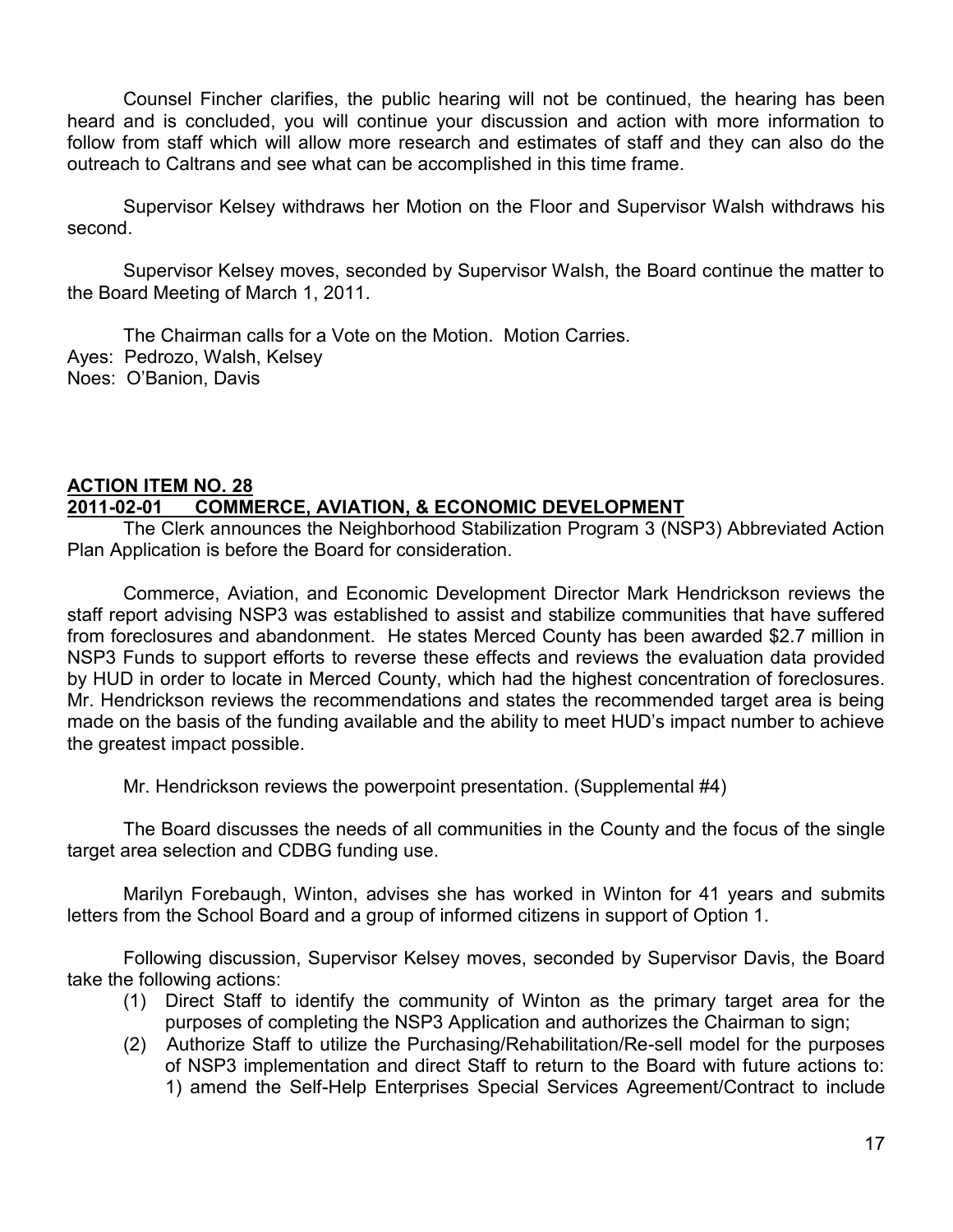the NSP3 Program, and 2) select a realtor(s), appraiser(s) and home inspector(s) to handle the real estate transactional issues;

- (3) Direct Staff to work with Purchasing and Self-Help Enterprises to develop means by which to use local contractors for the rehabilitation of property acquired by the County for the purposes of resale through NSP3.
- (4) Authorize the following: 1) Chairman to execute the NSP3 Application and any additional documents necessary to complete the NSP3 application process; 2) the Chairman, upon successful award, execute Contract No. 2011123 and any subsequent amendments that are necessary to participate in the NSP3 Program subject to approval by Counsel; 3) the CAED Director to transfer or modify budget amounts and activities as necessary to fully expend NSP program funds; and 4) CAED Director and the Business & Castle Operations Manager to execute residential purchase and sale documents, loan documents, fund requests and other required reporting forms upon a successful award.

And adopts Resolution No. 2011-22.

The Board discusses CDBG fund allocations for the communities, pursuing funding for other areas affected by foreclosure and Los Banos CDBG funding.

Following further discussion, Counsel responds to discussions stating the Board can provide direction to staff to explore other funding opportunities and to work with the cities, our congressman and state/federal legislators to explore funding and determine what Merced County can do to assist seeking additional funds.

The Chairman calls for a Vote on the Motion on the Floor. Motion carries. Ayes: Pedrozo, Walsh, Davis, Kelsey, O'Banion

#### **ACTION ITEM NO. 37 2011-02-15 TREASURER-TAX COLLECTOR-COUNTY CLERK**

The Clerk announces the Special Districts Resolutions to change their election cycle to coincide with statewide elections in even-numbered years is before the Board for consideration.

Upon motion of Supervisor Kelsey, seconded by Supervisor Walsh, duly carried, the Board approves the Resolutions from Atwater Elementary School District, Ballico-Cressey School District and Gustine Unified School District requesting that the new election date be moved from November 2011 to November 2012 with Board members whose terms would have expired in 2011 being extended to 2012 and board members whose terms would have expired in 2013 being extended to 2014; and pursuant to California Election Code Section 10404.5(b), the Board consolidates the election date for the Governing Board members of the said Districts with the date for the California General Election in November in even years. Ayes: Pedrozo, Walsh, Davis, Kelsey, O'Banion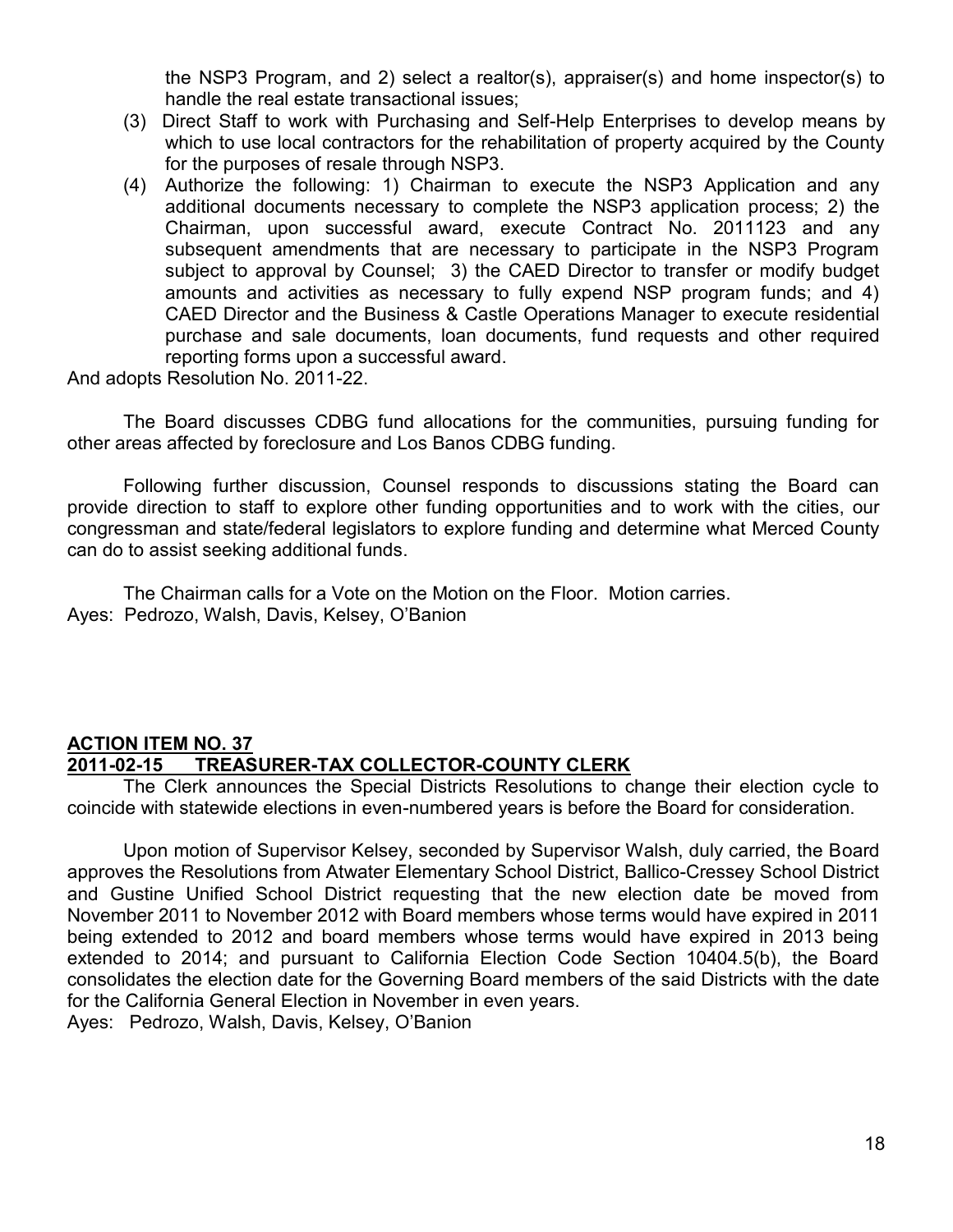#### **ACTION ITEM NO. 43 2011-02-15 COUNTY EXECUTIVE OFFICE**

The Clerk announces the FY 2011-12 Budget Planning is before the Board for consideration.

County Executive Officer Larry Combs reviews the staff report advising the County is facing an estimated shortfall of \$13 million this fiscal year 11-12 and states Executive Office is bringing forth \$7 million in reductions and the remainder will be presented between now and the Proposed Budget.

Deputy County Executive Officer Scott DeMoss presents and reviews the 2011-12 Budget Planning power point (labeled Supplemental 5) outlining the budget process for State and County, the 2011-12 Budget Calendar and Board Dates, Initial Reduction, Uncertainties, Balance of Reductions, and Planning Steps.

County Executive Officer Larry Combs requests that the Board endorse the plan and states that Budget staff will continue to work with departments.

Following discussion and in response to questions, Human Services Agency Director Ana Pagan and Deputy Director Janice Rector provide a brief report on funding and monies disbursed stating there is no intent to eliminate the Meals on Wheels Program and what is being discussed is in the areas of cost savings in order to continue to deliver services. Currently there is an overmatch of \$240,000.

John Carlos, Merced, requests information regarding the term "overmatch" and discusses elimination of senior bus passes stating a \$15 a month bus pass is significant for a senior citizen and suggests Board members use Special Board Project Funds for bus passes.

In response, County Executive Officer Larry Combs reviews the overmatch process stating "when the State or Federal government requires counties to match funding and this is usually a percentage" of the funds allocated.

Following discussion and upon motion of Supervisor O'Banion, seconded by Supervisor Walsh, duly carried, the Board takes the following action: (1) Directs the H.S.A. Director to work with the CEO to return with specific recommendations and necessary program steps to reduce the County's costs related to the overmatch of funds to the Home Delivered Meal's Program; (2) Authorizes the County Assessor to use the County Website to provide value notices pursuant to Revenue and Taxation Code 621 effective March 1, 2011, and adopts Resolution No. 2011-29 (Assessor); and, (3) Approves amendments to Personnel Resolution No. 06-120/A to include the deletion of the following 23 vacant positions and the transfer of one position as follows:

County Executive Office - BU 10100

Delete 1 Management Analyst I/II/III and 1 Administrative Support Aide-Conf. Auditor-Controller - BU 11000 Delete 1 Accounting Technician Assessor/Recorder - BU 11200/28000 Delete 1 Recorder Clerk I/II/III Administrative Services - BU 11500/75600 Transfer 1 Accounting Technician from BU 11500 to BU 75601